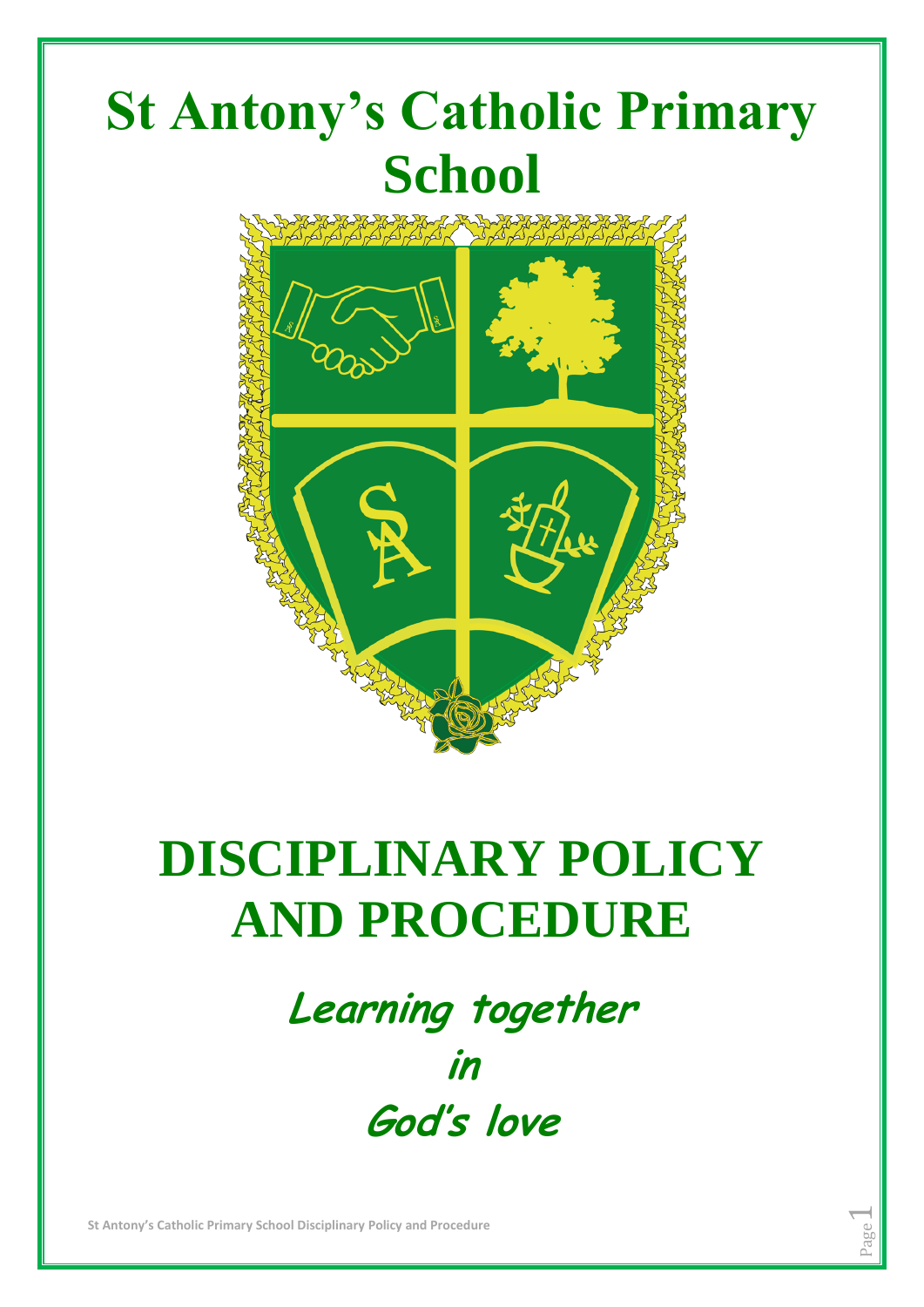### **St. Antony's Catholic Primary School Disciplinary Policy and Procedure**

### **Our Mission Statement**

**At St. Antony's Catholic School we celebrate our special talents as children of God:**

- **We try to be like Jesus and always keep him in our hearts.**
- **We work together in our homes, school and parish to share our gifts and learn together.**
- **We understand that we are all different and we endeavour to respect each other.**
- **We look after our world so that we may share it together in peace.**

### **Introduction**

- 1. Employers are expected to have disciplinary rules and procedures with regard to the performance and conduct of staff. Under the Local Management of Schools provisions of the Education Act 2002 responsibility for disciplinary rules and procedures rests with the Governing Body of schools with delegated powers, (hereafter called LMS schools). The Staffing Regulations and Guidance under the Education Act 2002 delegate the initial dismissal decision to the Head Teacher with the exception of where the existing Head Teacher is unwilling to perform this, or where there are proven concerns about the Head Teacher's performance, or where they have been directly involved in disciplinary procedures leading to dismissal. Actions to dismiss staff may be challenged in an employment tribunal and the Governing Body will be required to be the respondent.
- 2. This disciplinary policy and procedure is recommended by the Local Education Authority, (hereafter referred to as Authority) and the trade unions, to governing bodies for adoption as the School's procedure. It applies to all staff (teaching and support) employed to work solely at the School, including staff funded from outside the delegated budget. It also applies to any teaching staff not employed on the complement of LMS Schools.
- 3. The Authority is committed to providing high quality advice to assist Head Teachers and governing bodies in carrying out their complex personnel responsibilities. In addition to the requirement on LMS schools to consult the Director of Children and Young People (or representative) when a determination to dismiss is under consideration, Head Teachers and governing bodies are recommended to seek advice from the Schools HR Service in the operation of disciplinary procedures.
- **4. This document consists of 6 parts:**
	- **Part 1 General policy statement**
	- **Part 2 Disciplinary rules**
	- **Part 3 Disciplinary procedure**
	- **Part 4 The Disciplinary Hearing**
	- **Part 5 Appeals against disciplinary action**
	- **Part 6 Procedure for hearing appeal cases**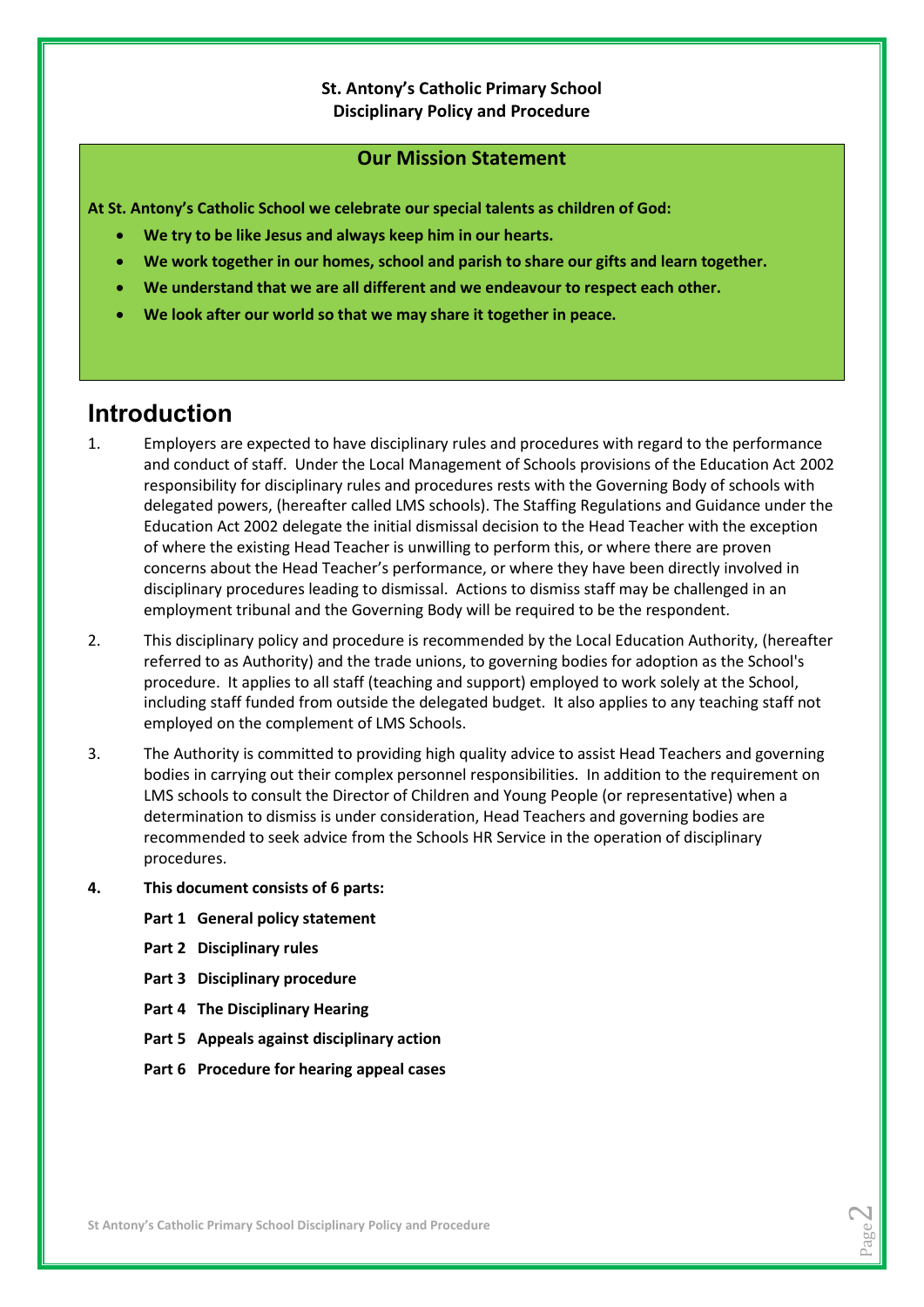## **Part 1: General Policy Statement**

### **Aims**

St Antony's Catholic Primary School strives to achieve the best possible, efficient and effective service to the public, and to provide this service so as to achieve equality of opportunity, both in the delivery of its services and in employment.

St Antony's Catholic Primary School believes in providing opportunities for training and development for all staff to allow them to develop fully and to encourage them to achieve the highest possible standards of performance and conduct.

Managers and supervisors of staff have a duty to set good standards of performance and conduct by their own example and similarly to expect high standards of performance and conduct from staff. Managers and supervisors should encourage their staff to achieve high standards by giving support, training and opportunities for self-development. Managers have a duty to explain St Antony's Catholic Primary School's requirements to staff and to explain in detail any requirements in particular areas which may be relevant to that employee.

### **Counselling**

- 1. The need to carry out disciplinary action will be lessened by managers and supervisors setting good standards and making it clear that the same standards are expected of employees. **A timely Word** and or **Staff Professional Development Action Plan** (SPDAP) explaining St Antony's Catholic Primary School's expectations and requirements will frequently be an effective way of improving behaviour and compliance- reducing/eliminating the need for disciplinary action. This should be seen as part of the normal responsibilities of management and supervision. Care should be taken to ensure that reasonable standards of privacy and confidentiality are maintained throughout.
- 2. **Where there are concerns about the capability of a teacher**, be reminded that St Antony's Catholic Primary School has adopted **a separate capability procedure** which sets out in detail arrangements for the management of staff counselling in such circumstances. Otherwise, this section applies where counselling is required.
	- a. Where concerns about performance and/or work conduct have been identified the first most appropriate step is to discuss the problem with the employee. The Line Manager, Phase Lead and/or SLT member should speak to the employee concerned, explain their perception of the problem and explain what the required standard of conduct or behaviour is.
	- b. Similarly, employees should be given the opportunity to explain their perceptions of the problem/situation/circumstances and be given the opportunity to discuss the matter with Line Manager, Phase Lead and/or SLT member (as is relevant).
	- c. Where improvement is required, it is important that the employee understands exactly what needs to be done, how performance or conduct will be reviewed and over what time period.
	- d. It may be necessary to keep a formal record of discussions of this nature, especially if there have been previous conversations or where an improvement or action is required. This note should be kept on the school's confidential personnel file and a copy given to the employee. If the employee chooses, they may record their point of view similarly.
	- e. It should be emphasised that explaining St Antony's Catholic Primary School's requirements and the standards of performance or conduct required of employees is a normal part of the responsibility of managers and supervisors and should be handled in such a way as to not intimidate employees, but to give them the information about what St Antony's Catholic Primary School's requirements are and to support and encourage them to meet these requirements.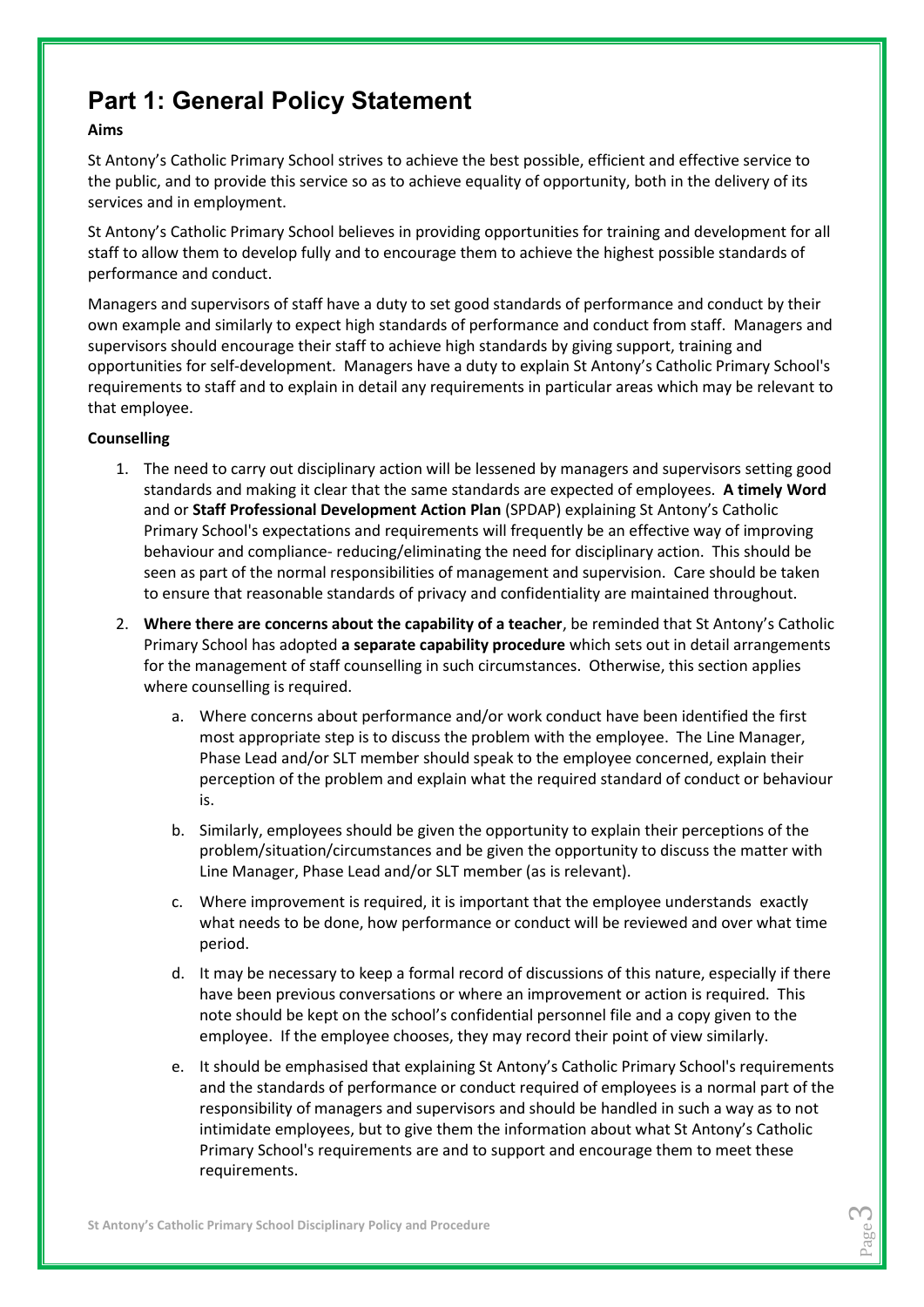- 3. St Antony's Catholic Primary School believes that this positive approach will normally facilitate the high standards expected. In some cases, however, it will be necessary to take disciplinary action and in order to provide a clear framework for this with clear written rules; St Antony's Catholic Primary School has set out the following disciplinary procedure. The procedure provides a fair and effective method of dealing with any shortcomings in performance and conduct and will have as its aim the achievement by the employee of the standards required.
- 4. Disciplinary action will only be taken where a breach of disciplinary rule(s) has been substantiated after full and fair consideration. Each case will be dealt with individually after taking into account the nature of the 'offence', attendant circumstances and any current disciplinary warnings.
- 5. **St Antony's Catholic Primary School recognises the right of all employees to be represented by their trade unions or a work colleague of their choosing at all stages of the investigation and formal disciplinary procedure.** Up to two representatives may attend a hearing, only one being allowed to speak and present the case. Employees will be provided with copies of papers to be produced at disciplinary hearings for passing on to their representative, who will be allowed reasonable time during working hours to meet the employee concerned.

### **Exclusions**

- 1. This policy and procedure does not apply to notice of termination of employment given:
	- (a) on termination of a contract of employment for which an employee has been specifically engaged;
	- (b) in the event of redundancy;
	- (c) where the probationary period has not been satisfactorily completed and dismissal arises from unsuitability for confirmation of appointment. Probationary periods are as follows:

### **First appointment as a qualified teacher: one year Support Staff (first local government appointment): six months**

### **Head Teacher**

- 1. This policy and procedure applies to all staff employed at the school including the Head Teacher. However, for Head Teachers in schools with delegated powers, the procedural detail of investigation and hearing needs to be varied as follows:
- 2. Investigating Officer role -(paragraphs 3.12 3.15): the Chair of Governors will request an appropriate officer of the Authority to carry out the investigation after consultation with the Director of Education (or representative).
- 3. Suspension (paragraph 3.11): Chair of Governors.
- 4. Hearing Officer role- up to final written warning (paragraph 3.27): Staffing Committee of the Governing Body.
- 5. Hearing officer role where dismissal is under consideration (paragraph 3.27): Staffing Committee of the Governing Body.
- 6. Appeal against written disciplinary warning or dismissal (paragraph 5.2): Staffing Committee of the Governing Body.

### **Governors' Committee**

1. In order to operate these procedures, the Governing Body of St Antony's Catholic Primary School will establish a Staffing Committee. Staff employed to work at the school will not be members of this Committee. To hear any disciplinary case or appeal as required by this procedure, a panel of 3 members of the Committee will be convened (but if this is not possible, at least 2 Governors must be involved). No member will hear both a disciplinary case and an appeal on the same issue.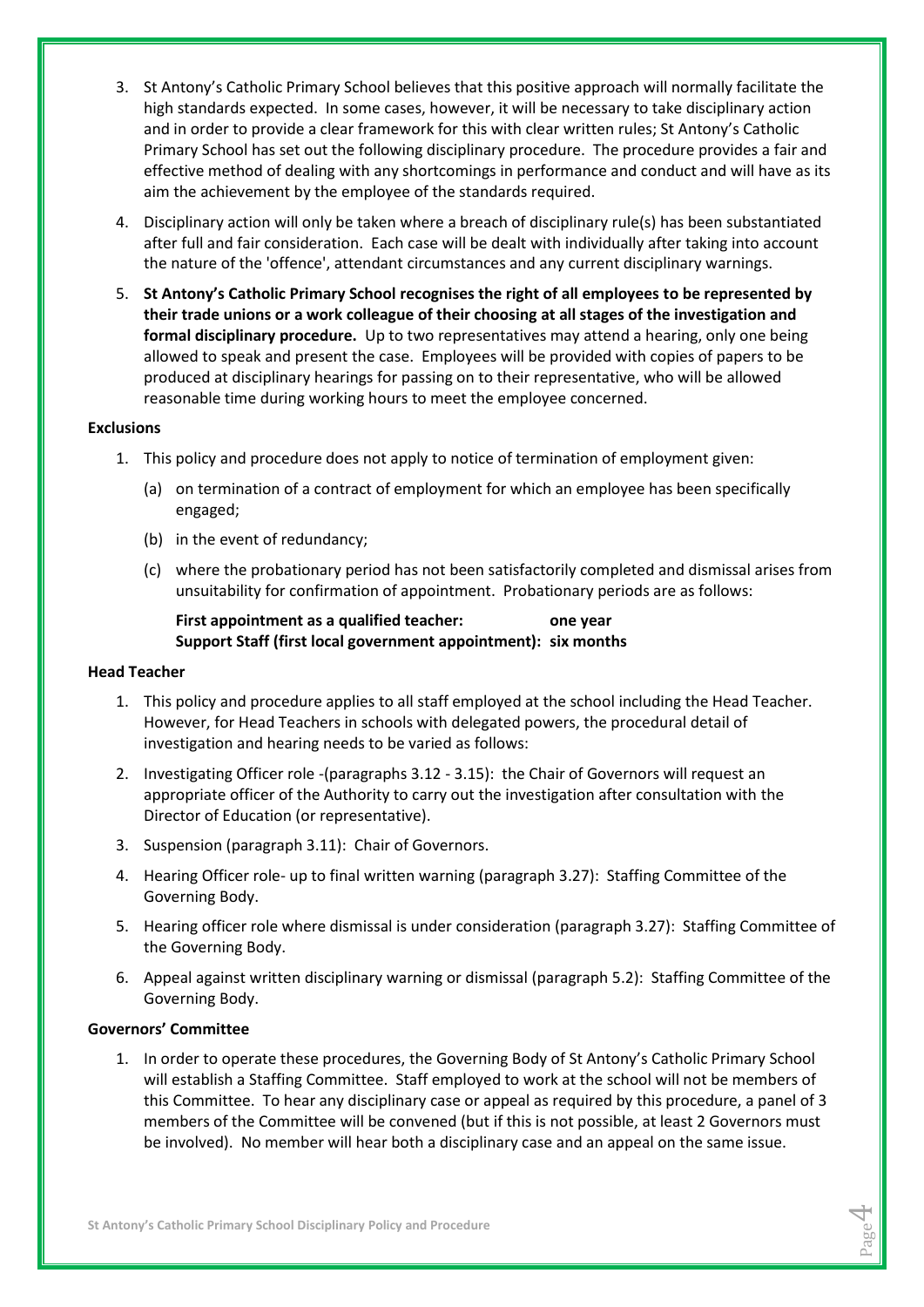### **Part 2: Disciplinary Rules**

### **Aims**

- 1. Disciplinary rules are needed for the benefit of both St Antony's Catholic Primary School and its employees. These rules set standards of conduct at work and make clear to employees what is expected of them. They are written down to ensure that all employees know what is required and to avoid any misunderstanding. Any breach of St Antony's Catholic Primary School's disciplinary rules will lead to an investigation, and, where necessary, a hearing which may result in disciplinary action being taken.
- 2. It is unlikely that any set of rules can cover all circumstances that may arise. In drawing up these rules the emphasis is placed on the standards of performance and behaviour which are expected and not on making a complete list of all possible 'offences'. Good sense and judgement is required in the fair and consistent application of these rules to all employees and this places demands for good management.
- 3. It is important that any problems are dealt with quickly and effectively and that matters are not allowed to run on so that a fairly small transgression of discipline becomes a much larger problem. Prompt appropriate action will frequently help an employee to meet required standards.

### **General Conduct**

- 1. St Antony's Catholic Primary School has a commitment to providing services to the pupils of the school which are of good quality, effective and efficient.
- 2. Employees are expected to carry out all reasonable and authorised instructions and in so doing to set a good standard of conduct and to behave politely and reasonably to colleagues, pupils, parents and to members of the public.
- 3. Employees should not abuse their authority either in relation to a colleague, pupils or to a member of the public.
- 4. Employees should achieve an acceptable standard of dress, neatness and personal hygiene. Ethnic dress is acceptable wear unless there are specific health and safety reasons for this not being so.
- 5. Employees should not be under the influence of alcohol or drugs whether prescribed or not, during working hours to the extent that the performance of their duties or the image of the service is detrimentally affected.
- 6. Employees should take due care with Council/School property and equipment and ensure that it is only used for authorised purposes.
- 7. Employees should not deliberately misuse or falsify information.
- 8. Employees should make themselves aware of and comply with the rules relating to the use of Council and School facilities, including information technology and photocopying equipment, postage, telephones, etc. Such information is to be made available to all staff in appropriate guidance, e.g. staff handbook.

### **Work Performance**

1. St Antony's Catholic Primary School expects employees to carry out the full duties set out in their job description, (and the School Teachers' Pay and Conditions Document for teachers) at an acceptable level of performance and to co-operate with reasonable requests from managers.

### **Absence and Timekeeping**

- 1. Employees have entered into a contract of employment with the Authority to carry out a job for St Antony's Catholic Primary School. Regular attendance at work is essential to undertake the duties of that job.
- 2. Employees are expected to adhere to their contractual hours and leave procedures.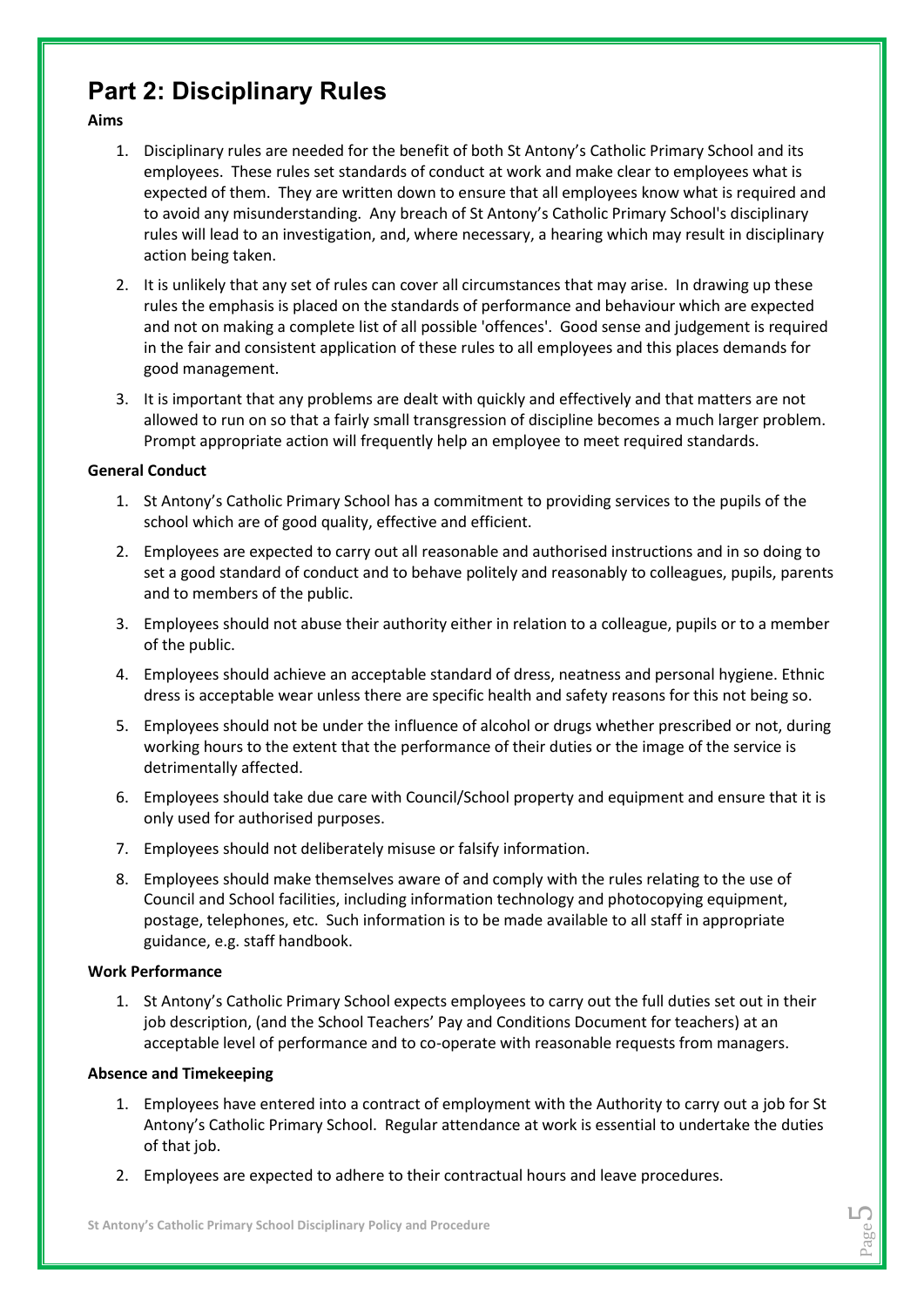- 3. If employees are unable to attend work for any reason they should notify their school of any absence from duty, including non-attendance at an approved course of training and give the reason for absence as soon as possible and should make every effort that this is no later than 9.00 am on the first day of absence.
- 4. If the reason for absence is sickness, employees must comply with the sickness notification arrangements operating in the School.
- 5. Persistent lateness is unacceptable.
- 6. Persistent absence is unacceptable.

### **Honesty and Hospitality**

- 1. St Antony's Catholic Primary School expects employees to have high standards of honesty and integrity and not to use their positions to their own advantage. Employees supervising contracts and having close contact with the contractors and suppliers to the Council/relevant body should be particularly careful. Employees are reminded to be especially careful when gifts or hospitality are offered by such companies and individuals, as the intention behind these acts are often to buy the goodwill of St Antony's Catholic Primary School. Employees in any doubt whether an offer is reasonable should discuss this with their line manager before accepting or, where this is not practical, discuss with their manager immediately afterwards. If any offer is clearly unacceptable, this matter should also be reported. (In the case of Head Teachers, reference may be made to education officers).
- 2. Unacceptable
	- Meals (other than simple meals taken during the course of a meeting), free admission to sporting functions, personal invitations to have an evening out with representatives of an organisation having dealings with the Council, hotel, theatre and travel tickets, use of a company flat.
	- Placing oneself in debt for money or services (under a pecuniary obligation) to any person where this might affect, or be thought to affect, the proper performance of ones duties.
	- Gifts or gratuities other than small items.
	- Improper relationships with clients of the Council, contractors or suppliers to the Council or colleagues, which might lead to conflict of interest in relation to the employee's work responsibilities.

### **Secondary Employment / Private Work**

St Antony's Catholic Primary School recognises that some employees will take additional employment outside of their employment with the Council, or, in some cases, unpaid voluntary work. However, the following rules must be borne in mind:

- 1. This work must not be carried out during the hours under which employees are contracted to work for St Antony's Catholic Primary School-unless sanctioned by SLT or Governors.
- 2. Private work within the Borough which might involve any dealings with the Council must be disclosed and can only be done with the Head Teacher's approval (or Chair of Governors, following consultation with education officers, in the case of the Head Teacher).
- 3. APT & C staff above Scale 6 is subject to a condition of service which says that they shall devote their whole time service to the work of the School/Diocese/Council and shall not engage in any other business or take up any other additional appointment without the express consent of the Council. Staff at the scale or above employed by a school should obtain this consent in writing from the Head Teacher, her designate or the Governors of the school.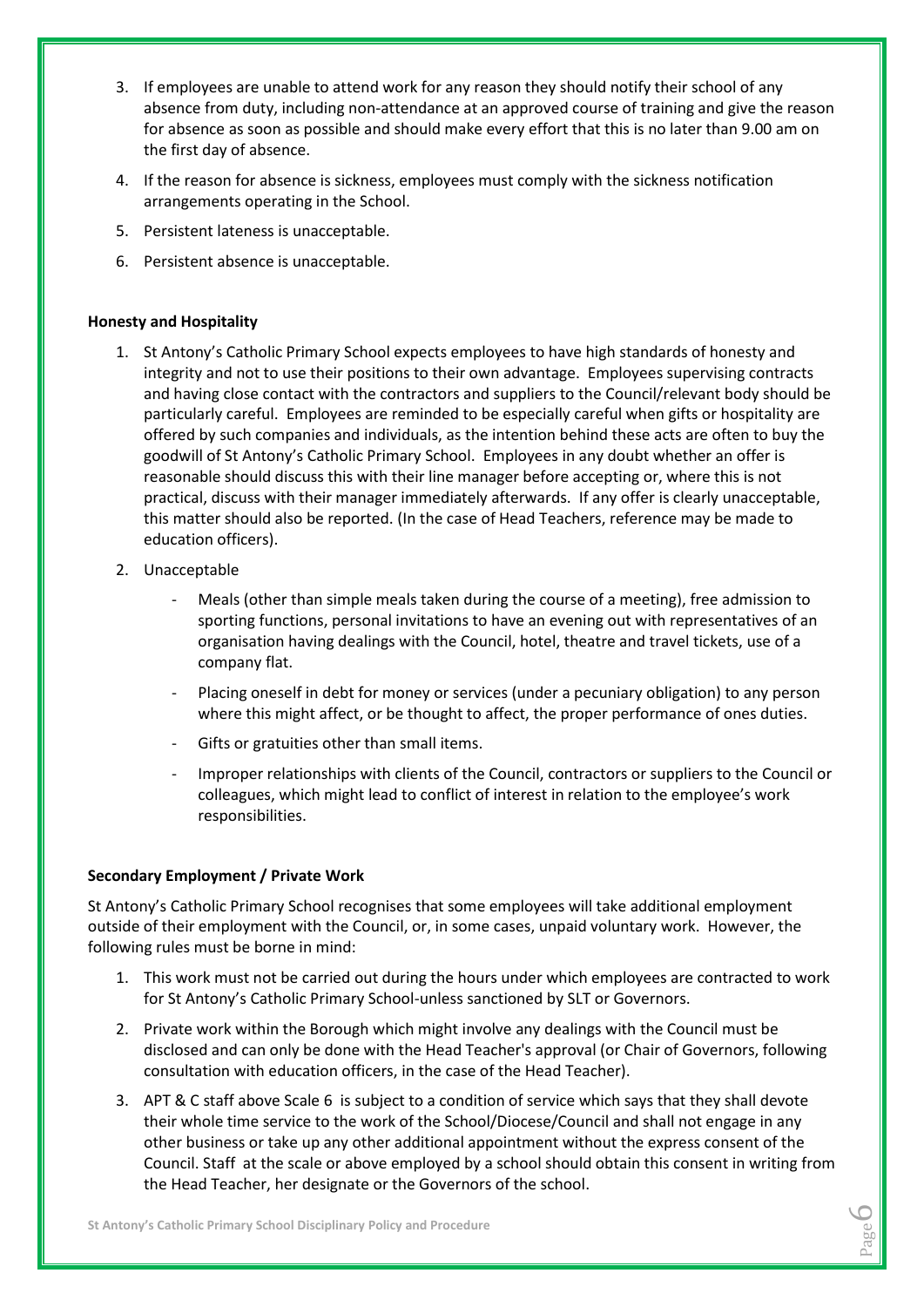### **Loyalty to the Council's Interest**

Employees should be aware that increasingly the Council is in the position of having to compete for the provision of its own services.

Employees should be careful not to pass on information to the Council's competitors and not to take on private work from other organisations or individuals where there may be a conflict of interest. Employees should report any contacts which may compromise the Council's interest.

### **Health and Safety**

Employees have legal duties under Sections 7 and 8 of the Health and Safety at Work Act.

- 1. Employees must wear appropriate protective clothing provided by St Antony's Catholic Primary School for particular duties.
- 2. Employees must comply with accident reporting procedures.
- 3. Employees must follow safety instructions and codes of practice.
- 4. Employees must comply with hygiene requirements.
- 5. Employees must not engage in dangerous or reckless behaviour involving risk of injury to themselves or other persons.

### **Violence / Verbal Abuse**

Acts of violence or threatening behaviour and verbal abuse will not be tolerated.

### **Adherence to Policies and Procedures**

Employees should be provided by their Head Teacher with details of St Antony's Catholic Primary School's rules standing orders, financial regulations, health and safety procedures, personnel and equal opportunities policies and any other appropriate policies and procedures as they affect their job. Employees should familiarise themselves with this relevant information as it affects their job.

### **Maintaining St Antony's Catholic School's Image**

Employees should ensure at all times, and particularly in any dealings with the public, that their words and actions do not bring St Antony's Catholic Primary School into disrepute.

- 1. Conduct, whether during working hours or not and including conduct of a criminal nature, is a legitimate concern of St Antony's Catholic Primary School and disciplinary action may be taken where conduct has been prejudicial to St Antony's Catholic Primary School's interest. This does not however preclude employees who consider they have been unfairly treated or discriminated against by St Antony's Catholic Primary School from pursuing their case. Employees should notify their Head Teachers of conviction for any criminal offence during their employment with the Council.
- 2. Employees should declare to their Head Teacher any family, business or personal relationship with any Councillor or Senior Officer in Newham Council (including Head Teacher and Deputy Head Teacher in Newham) or any member of the Governing Body of the school at which they are employed. A Head Teacher should disclose any such relationship to the Director of Education.
- 3. Employees should not engage in employment, including self-employment, during off-duty hours when such employment conflicts with their main contract of employment and thereby with the interests of St Antony's Catholic Primary School or in any way undermines public confidence in the conduct of St Antony's Catholic Primary School's business.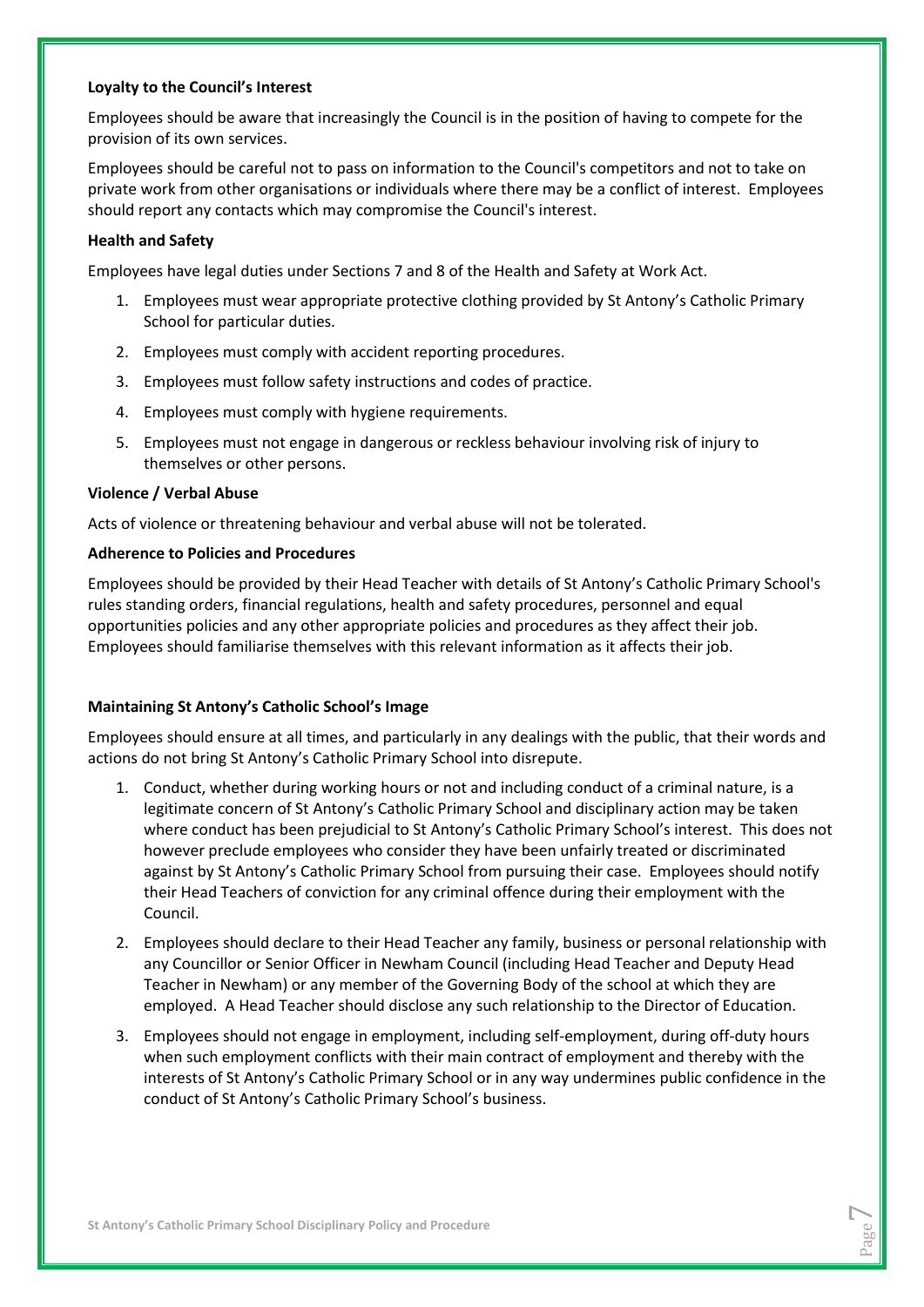### **Confidentiality of Personal Information**

Personal information, whether information about clients of the Council, other employees or members of the public gained through the job or in any other way, must not be maliciously spread or become a subject of gossip. The Council's policy on AIDS/HIV specifically requires that information about employees or clients of the Council is treated confidentially.

### **Equal Opportunities**

St Antony's Catholic Primary School wishes to create through the adoption of its equal opportunities policy a working environment which is supportive to everyone and does not illegally or unfairly discriminate against any employee or member of the public as a client of St Antony's Catholic Primary School.

- 1. Employees and relevant bodies will be expected to pursue actively St Antony's Catholic Primary School's policies on equal opportunities.
- 2. Employees are not to discriminate against or harass any colleague or member of the public on the grounds of a person's race, religion, gender, marital status, disability, sexual orientation, age, or any other form of discrimination. Harassment can be behaviour by one or more people against any other person(s) which causes offence or embarrassment, or creates fear, stress, tension or any other detriment in the workplace. This definition includes racist or sexist remarks. Even if these are intended as a joke, they are offensive and will not be tolerated.
- 3. Managers have a special responsibility to ensure that the workplace is free from discrimination and harassment, and to take appropriate action at the earliest possible opportunity.
- 4. Employees must not display material which is likely to offend.
- 5. Employees are required to undergo any training associated with equal opportunities.
- 6. Managers with a senior role are reminded of their special responsibility to conduct themselves properly in accordance with these rules and the spirit of the policies. This is emphasised because of the importance of managing by example, and because junior colleagues are likely to find it harder to make a complaint about their manager's conduct, should they find it offensive.

### **Gross Misconduct**

**Some acts by their very nature are so serious that they destroy the employment relationship between the employee and the employer and make any further working relationship and trust impossible. These acts are considered to be gross misconduct and will normally lead to summary dismissal (dismissal without notice following a hearing). So that all employees are aware of the actions which will jeopardise their employment with St Antony's Catholic Primary School, examples of the 'offences' which may be regarded as gross misconduct are listed below**. This list is not exhaustive.

1. Dismissal without notice or termination payment (also known as Summary Dismissal) will only occur if you have committed an act of gross misconduct or otherwise have destroyed the trust and confidence required between an employee and their employer, in this case between you and the Governing Body/School/Diocese.

2. For the avoidance of doubt your dismissal takes effect immediately and does not await the outcome of any appeal.

3. The following is a **non-exhaustive** list of matters which the School considers may amount to gross misconduct:

- (a) Conduct incompatible with or prejudicial to the religious character of the School/Diocese or which is in contravention of the values, morals, precepts or tenets of the Catholic Church.
- (b) Conduct that is likely to bring the School, its Ethos, Policies or that of the Church into disrepute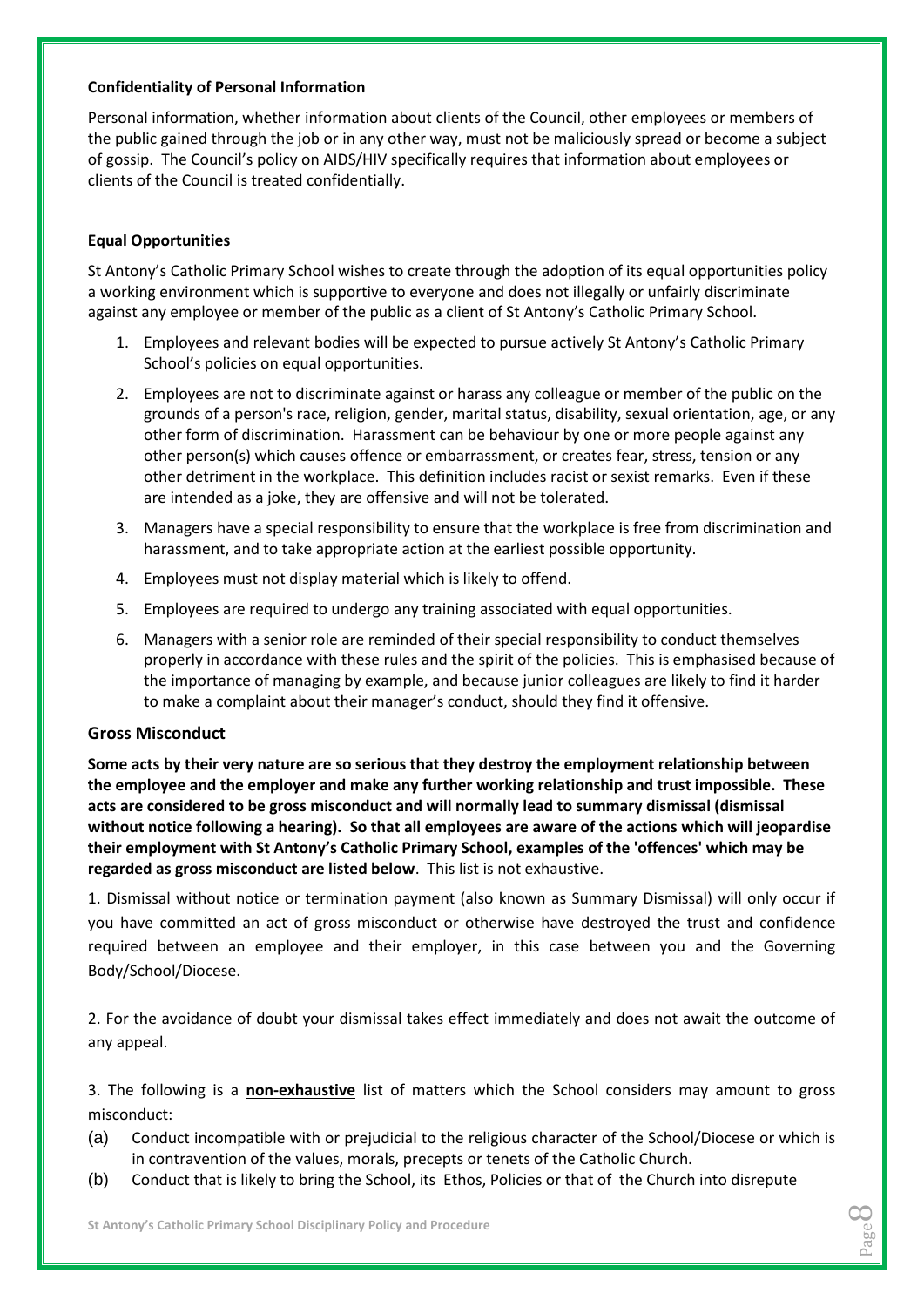- (c) Conduct giving rise to any Child Protection issue including, but not limited to, a change in your DBS status during the course of your employment
- (d) Failure to disclose your DBS status/submit to a DBS check where requested to do so by the Head Teacher and/or the Governing Body
- (e) A serious breach of any relevant code of conduct or professional standards agreed by the Governors
- (f) Theft of any property belonging to the school
- (g) Malicious or wilful damage to any property belonging to the school, church or people working there
- (h) Knowingly or recklessly falsifying, or knowingly or recklessly causing falsification of, any school records or relevant documents whether for personal gain or not
- (i) Ordering any goods or services on behalf of the School from a supplier in which you or a relative have a personal interest (whether financial or not) without declaring that interest and without the permission of the Governors' Finance Committee
- (j) Dishonesty
- (k) Violence towards any person
- (l) Unlawfully restraining a pupil
- (m) Abusive threatening or offensive language or behaviour to any person
- (n) Unlawful discrimination or harassment
- (o) Bullying of any form
- (p) Deliberate and wilful refusal to carry out a lawful and safe instruction or directive from leadership
- (q) Absence from work without leave or reasonable explanation
- (r) Disclosing the contents of any live examination paper or assessment in advance to any pupil or parent
- (s) Concealing any actual or attempted cheating by any pupil or colleague
- (t) Attending work or undertaking duties whilst under the influence of alcohol or unlawful drugs
- (u) Misuse of the School's ICT (including internet and email access and any social networking policy) to view or distribute obscene, pornographic, defamatory or otherwise unacceptable material
- (v) Supplying your personal contact details to a pupil without express authorisation from the Head Teacher
- (w) Interacting with a pupil online out of school hours other than through the Managed Learning Environment
- (x) Making any sexual, inappropriate or romantic contact with any pupil whatever the age of the pupil
- (y) Breaching the confidentiality or data protection obligations surrounding the School, a parent, pupil, colleague or Governor
- (z) Covert recording of any meetings without the knowledge or consent of all persons present
- (aa) Serious breach of health and safety procedures
- (bb) Serious negligence which puts children at risk (whether or not leading to any actual loss)
- (cc) Criminal activity during the course of employment
- (dd) Making a false malicious or vexatious allegation against the School, a parent, pupil, colleague or Governor
- 3B. In all cases where the formal sanction involves dismissal, the Disciplinary Manager will recommend to the Governing Body that your employment is terminated in accordance with your contract of employment (where appropriate) and the Governing Body will take steps to terminate your employment based on but not limited to the following:
	- 4. Improper use of an official position for private gain or the private gain of some other person including soliciting or accepting bribes.
	- 5. Fighting with or physical assault on clients, members of the public or other employees, including maltreatment of persons in St Antony's Catholic Primary School's care.
	- 6. Deliberate misrepresentation as to personal information required by the Council/relevant body, e.g. date of birth, status, qualification, experience and health.
	- 7. Deliberate falsification of time sheets, claim forms, letters, etc.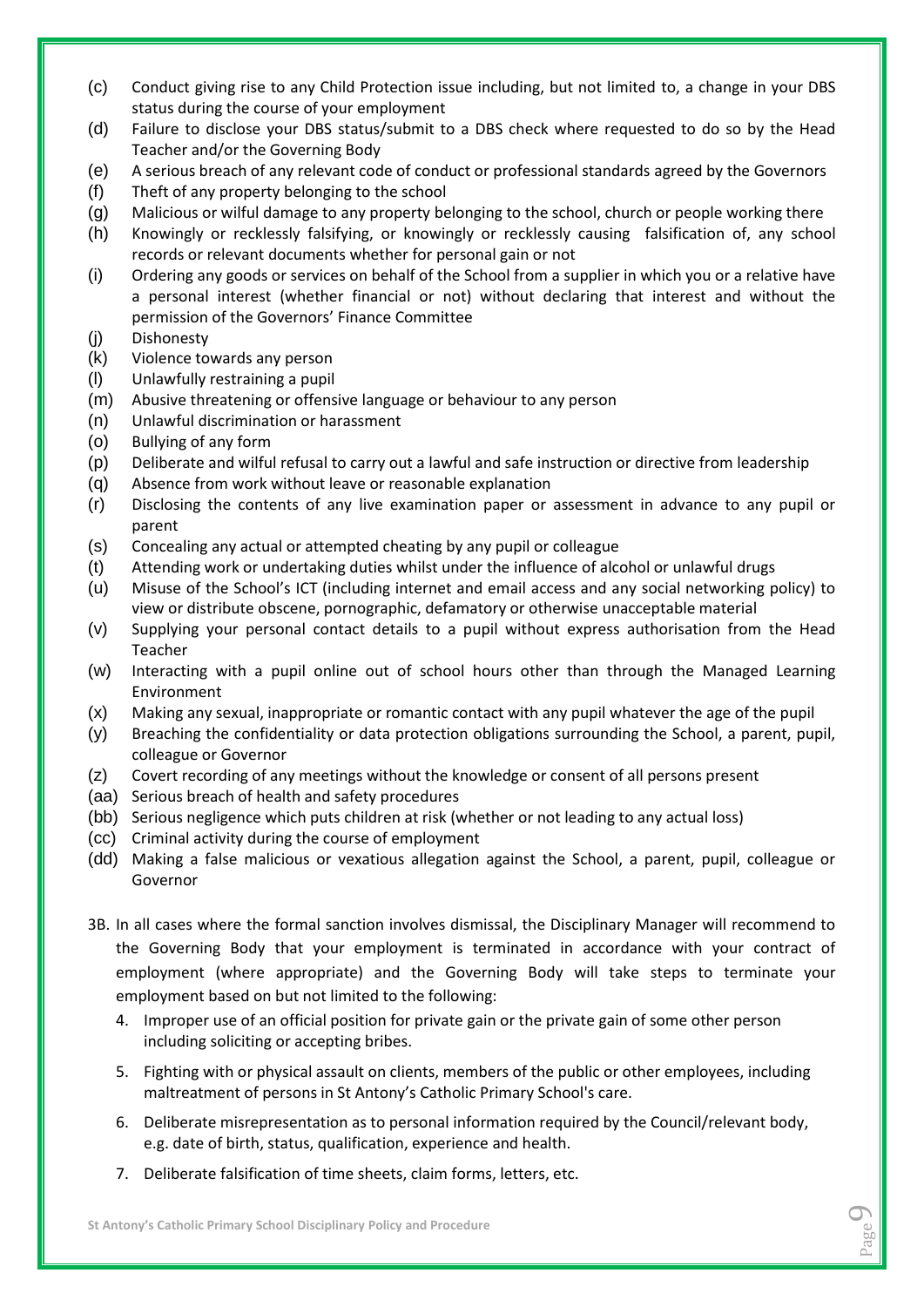- 8. Theft, misappropriation, unauthorised possession or malicious damage to property, materials or equipment of the Council/relevant body, its clients or other employees.
- 9. Non-compliance with a safety code such as to endanger life or cause serious permanent injury.
- 10. Unauthorised use of Council/relevant body materials (including waste food), equipment, vehicles or Council/relevant body facilities whether during or outside the working day.
- 11. Use of Council labour for private purposes.
- 12. Conduct, including conduct of a criminal nature, prejudicial to the Council's/school's or relevant body's interest whether:-
	- (a) committed at work; or
	- (b) committed outside working hours, having regard to the nature of the offence, the duties of the employee's post and any damage to the reputation and integrity of the Authority.
- 13. Doing private work during hours when contracted to work for St Antony's Catholic Primary School this includes unpaid voluntary work unless it has been approved by the Head Teacher (or Chair of Governors in relation to a Head Teacher).
- 14. Serious or persistent acts of discrimination against employees, clients or members of the public, on grounds of race, religion, gender, marital status, disability, sexual orientation, age, or any other form of discrimination.
- 15. Serious or persistent failure to comply with St Antony's Catholic Primary School's equal opportunity policy.
- 16. Serious or persistent acts of harassment, for example:
	- Verbal abuse which incorporates derogatory language relating to a person's race, religion, gender, disability, marital status, sexual orientation, age or other discriminatory terms.
	- Unwelcome and intentional touching of another person's intimate body areas.
	- Behaviour which cannot be justified, is in conflict with equal opportunities policy, is found to be offensive by the victim, is perceived by the victim to be harassment and which persists despite the victim making it clear to the harasser that they object to the behaviour in question, or continues despite the offence caused being apparent to a reasonable person.

This type of behaviour need not involve direct abuse but could include general remarks about gender, race, etc., which are offensive, including the use of patronising terminology, "jokes", or other words or actions detrimental to a good working environment.

17. Use of unofficial software on, or attachment of modems to, Council computers. While the use of games and bulletin boards, etc., outside of work time may appear harmless and the use of personal copies of business software may be thought to be to St Antony's Catholic Primary School's advantage, the risks arising from such uses are potentially very serious indeed. These risks include the possible introduction of computer viruses, breaches of security of confidential information and possible action against the Council for breach of copyright. Unauthorised activities which give rise to such risks will be regarded as potentially gross misconduct, warranting summary dismissal.

## **Part 3: Disciplinary Procedure**

### **Aims**

1. This disciplinary procedure has been carefully designed to ensure that standards of performance and conduct are met and to ensure that there is a fair and consistent method of dealing with problems of performance and conduct. Clear guidelines are set out in Part 2 concerning what St Antony's Catholic Primary School's disciplinary rules are and what constitutes acceptable standards of performance and conduct. All employees will be given access to and should make themselves aware of St Antony's Catholic Primary School's requirements.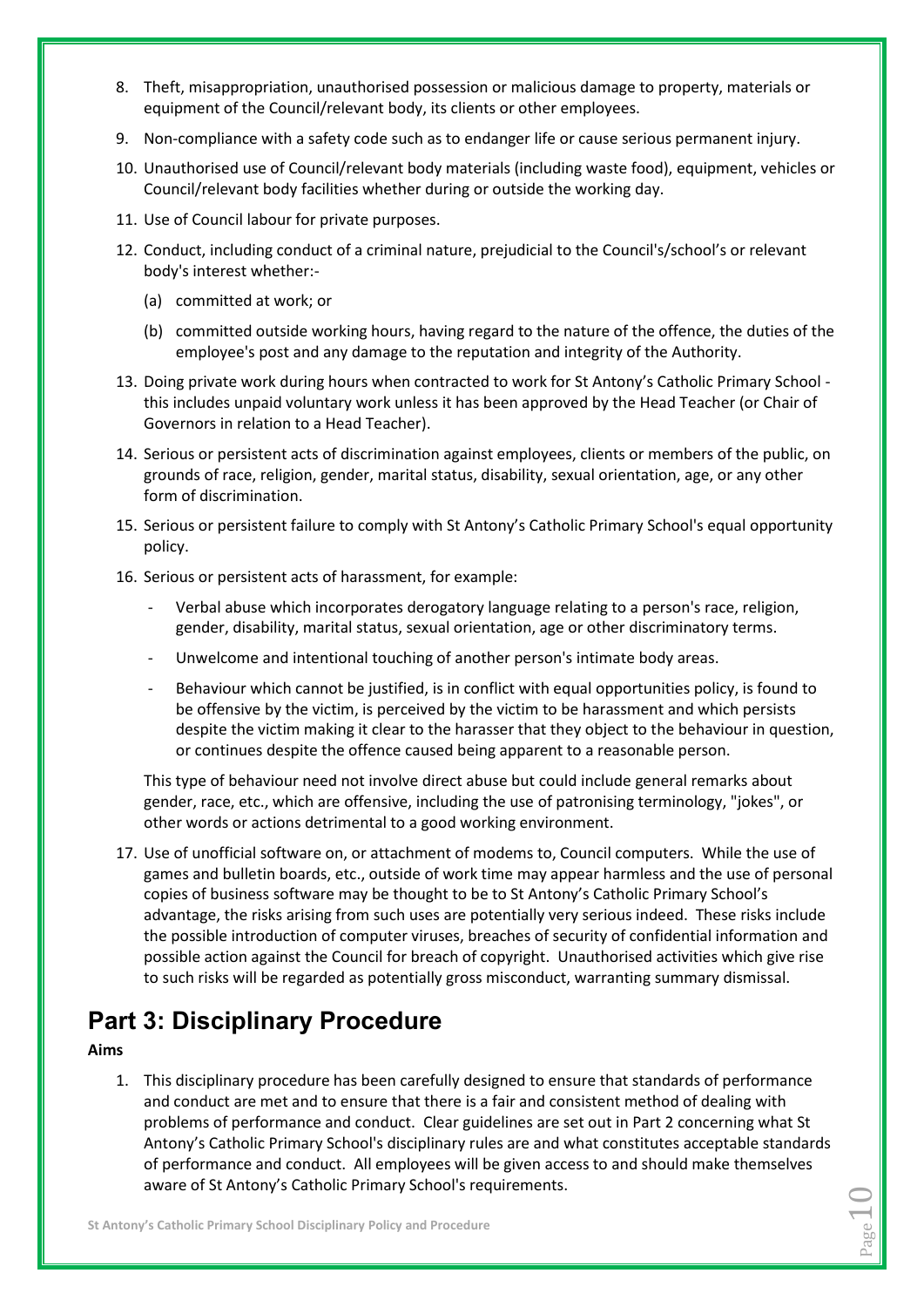- 2. It is not the prime objective of the disciplinary procedure to inflict punishment. The main purpose is to encourage an employee whose performance or conduct is unsatisfactory to improve. The procedure serves to ensure that this is done in a fair and consistent manner. Before managers attempt to use the disciplinary procedure, careful note should be taken of the guidance given in Part 1.
- 3. If employees do not achieve the standards expected of them in St Antony's Catholic Primary School's disciplinary rules, then disciplinary action may be necessary to achieve corrective action.
- 4. There is a difference between a fairly minor breach of acceptable behaviour and a more serious breach. The procedure recognises these differences and the level used in the procedure must take account of these differences
- 5. Employees will only be dismissed without previous warnings in cases of gross misconduct. Offences considered to come into this category are so serious that they destroy the fundamental trust between employer and employee. Examples of gross misconduct are set out in Part 2 (Gross Misconduct)

### **First Steps: What a Manager Needs To Do**

- 6. Where a manager has concerns about an employee's conduct or when a complaint about an employee's conduct has been received, the manager should gather sufficient initial information to form a view as to whether their concerns can be adequately addressed through normal management processes, or whether to carry out a formal disciplinary investigation.
- 7. If the manager decides that a disciplinary investigation should be carried out, it needs to be decided who will do this. Whilst it is desirable that this is not the officer who will hear the case, there may be circumstances where it is not possible to separate the roles.
- 8. The manager must then notify the employee that a disciplinary investigation is to take place and that they may be requested to give evidence to the appointed investigating officer. The employee has the right to be accompanied by a trade union representative or friend at any interviews. Employees are responsible for notifying their representatives.
- 9. Employees and their representatives will also need to carry out their own enquiries. Once the management investigation has been completed, the employees should be allowed access to relevant documents and may on request be given a letter of introduction from St Antony's Catholic Primary School to assist him/her in approaching other employees, clients of the Council or members of the public.

### **Suspension to Allow Investigation**

- 10. Where dismissal is being considered on the grounds of gross misconduct, the employee should normally be suspended on full pay to allow full investigation of the facts. Periods of suspension should be kept to the minimum. Where dismissal is being considered on the grounds of previous warnings, it may still be appropriate to consider transferring the employee to other duties to allow the investigation to proceed.
- 11. **Staff for whom personnel powers rest with a Governing Body**, the decision to take either of these courses of action should be taken by the Head Teacher (or the Chair of Governors in the case of the Head Teacher). If the action is taken by either party, they must inform the other party and the Director of Education. Only the Governing Body may end a suspension. Suspension and the ending of suspension will be confirmed in writing to the employee.

**Staff for whom personnel powers do not rest with a Governing Body**, the decision to suspend or temporarily transfer an employee will be made by either the Head Teacher or the relevant Deputy Director of Education.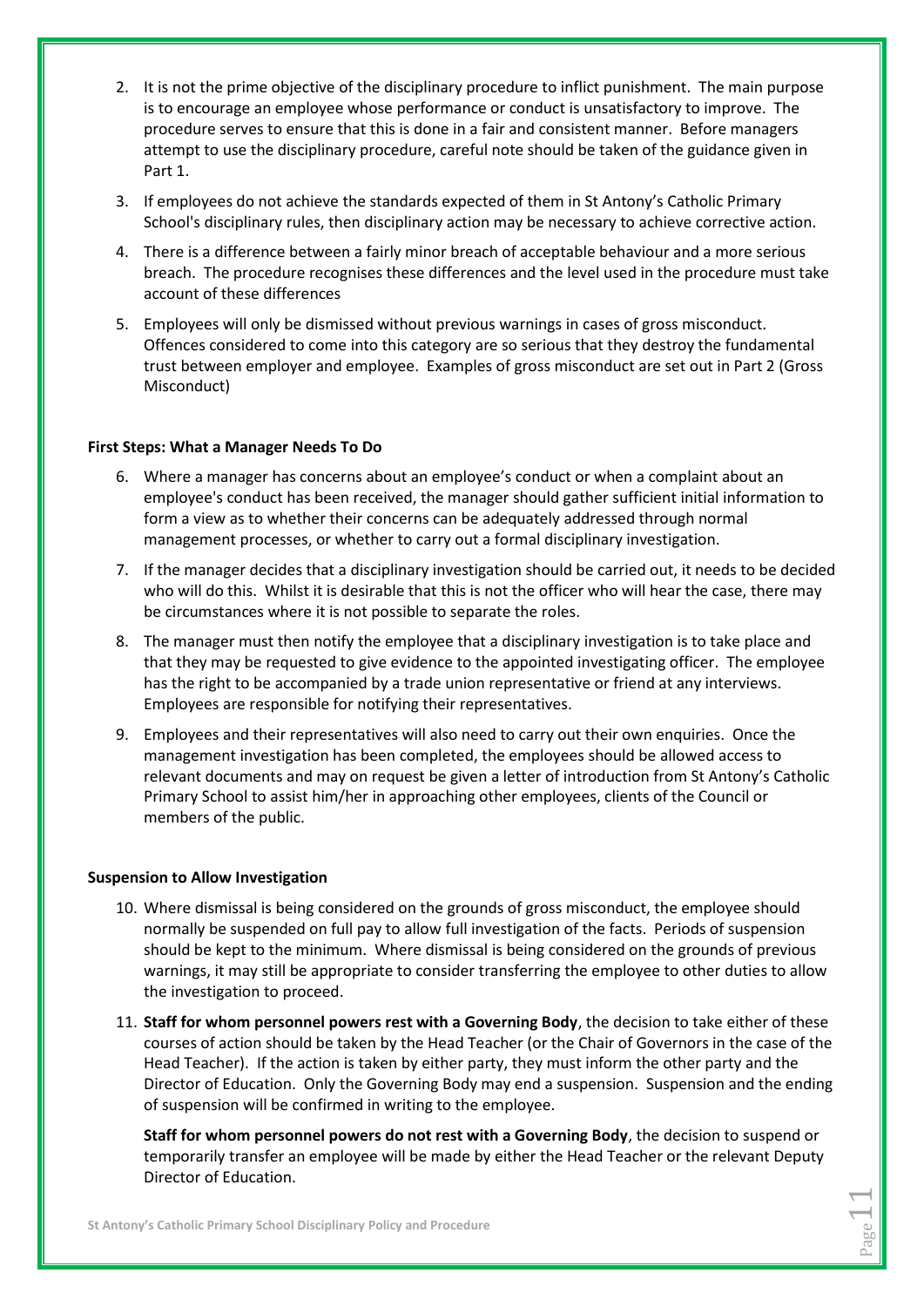#### **Duties of Investigating Officer**

- 12. The investigation will normally be carried out by an appropriate line manager within the school.
- 13. The duties of the investigating officer will be:
	- (a) to establish the facts of the case, including interviewing the employee. At the interview the employee has a right to be accompanied by a union representative or friend if he/she so wishes: The notes of the interview should be sent to the employee, with the opportunity to comment on their accuracy within 3 working days.
	- (b) to prepare a report which should contain all information relevant to the matter, which may include records of interviews, details of dates and times, statements, records of attendance, and any other documentary evidence and should set out the details of the alleged misconduct.
	- (c) to be satisfied that the facts are sufficient to justify holding a disciplinary hearing;
	- (d) to keep the employee informed as to the progress of the investigation on a regular basis.

If there is any allegation of discrimination or harassment, the investigating officer should, wherever possible, be supported by a colleague of the other gender/race, as appropriate.

- 14. If any disciplinary action is to be taken against an employee who is also a trade union representative, the Director of Education (or representative) should be consulted who will inform the full time officer/official of the trade union concerned.
- 15. It is important that all stages of the disciplinary procedure are effected as speedily as possible in the interests of both management and employees, particularly in cases of gross misconduct.
- 16. The potential outcomes of a disciplinary hearing are as follows:
	- (a) complaint not substantiated; therefore, no papers placed on the employee's personal file.
	- (b) complaint substantiated. It may be appropriate to:
		- i. issue timely word (informal reprimand), or;
		- ii. to take formal disciplinary action.
	- (c) Formal Disciplinary action may be taken at one of 3 levels:
		- iii. First Written Warning
		- iv. Final Written Warning
		- v. Dismissal
	- (d) The level of action to be taken in response to a substantiated failure to comply with the disciplinary rules will depend on:
		- vi. the seriousness and nature of the complaint;
		- vii. any mitigating circumstances;
		- viii. in some circumstances the nature of the job;
		- ix. the employee's previous record.

#### **First Written Warning**

- 17. The first written warning is normally the first level of formal disciplinary action. The procedure set out in 4.1 to 4.12 will be followed to hear the case.
- 18. There is a right of appeal against a first written warning. The appeal arrangements are set out in Parts 5 and 6.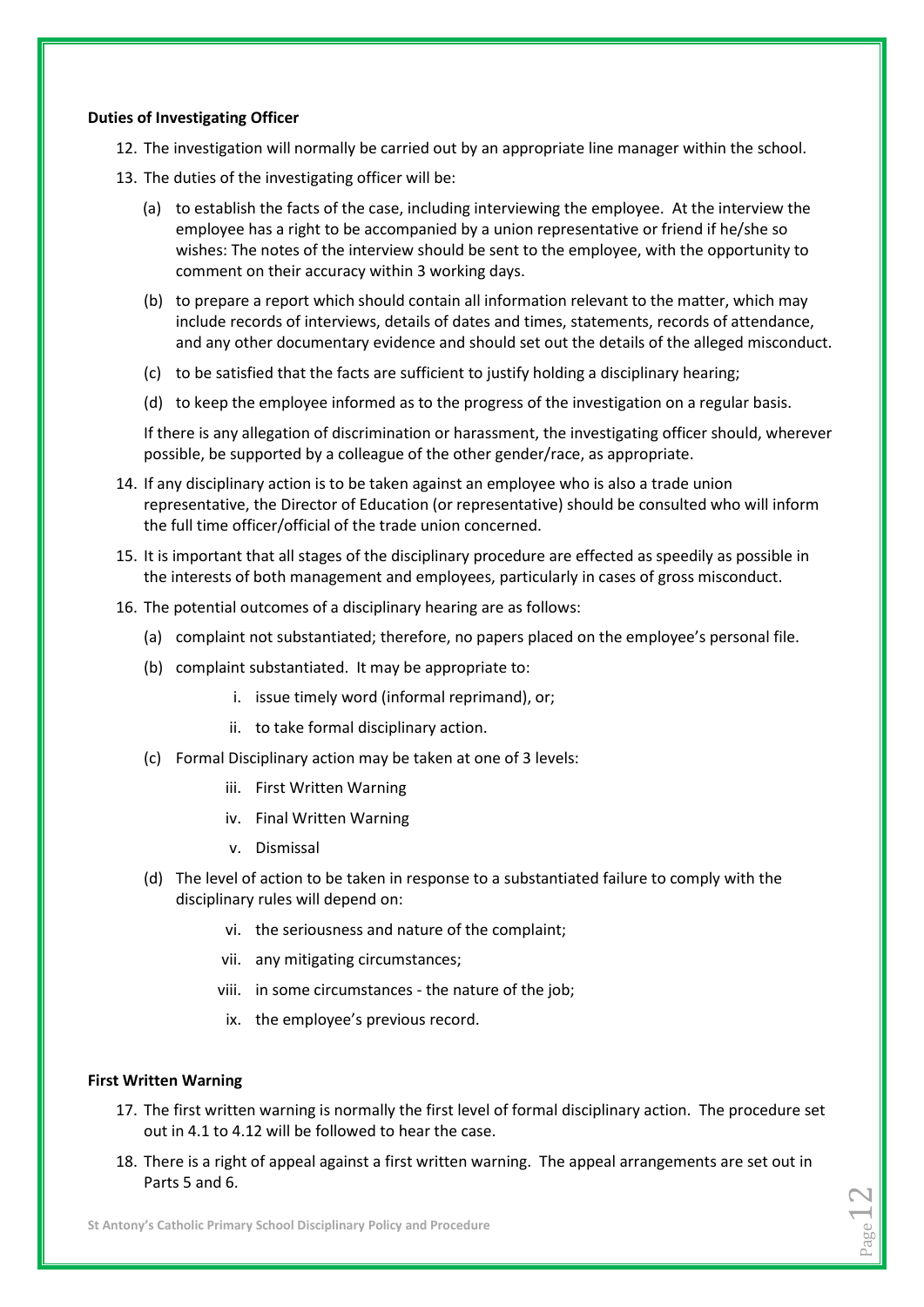19. First written warnings will remain on the employee's school file for a period of one year. The papers placed on the file will consist of the papers submitted at the hearing, the warning letter and the note of the hearing. Access to those papers is a matter for school management to determine. The papers will be removed if there is no further cause for disciplinary action. The papers will be sent to the Authority (Education Personnel Service) for placing on the central confidential file; see paragraph 3.29.

### **Final Written Warning**

- 20. The final written warning is normally the second level of formal disciplinary action. A final written warning should be considered if within the twelve month period that a first written warning remains on the school file the employee's performance has not improved or there has been a further act of misconduct. A final written warning may also be considered if an act of misconduct is sufficiently serious to justify action at a level above first written warning. The procedure set out in 4.1 to 4.12 will be followed to hear the case. In certain circumstances instead of a final written warning a second written warning may be issued for one year. This should only be considered in relation to the nature of the breach of the disciplinary rules and where some extenuating or mitigating circumstances make it appropriate.
- 21. There is a right of appeal against a final written warning. The appeal arrangements are set out in Parts 5 and 6.
- 22. Final written warnings will remain on the employee's school based file for a period of two years. The papers placed on the file will consist of the papers submitted at the hearing, the warning letter and the note of the hearing. Access to those papers is a matter for school management to determine. The papers will be removed if there is no further cause for disciplinary action. The papers will be sent to the Authority Education Personnel Service) for placing on the central confidential file; see paragraph 3.29.

### **Dismissal**

- 23. Dismissal is the final level of disciplinary action. Dismissal may only be considered in one of three circumstances:
	- (a) If within the two year period that a final written warning remains on the school file, the employee's performance has not improved or there has been a further act of misconduct; or
	- (b) If an act of misconduct is so serious that there has been a fundamental breach of trust in the employment contract (gross misconduct); or
	- (c) If there is no realistic prospect that the employee will be able to perform his/her duties to an acceptable standard.
- 24. The procedure set out in 4.1 to 4.12 must be followed to hear such a case.
- 25. There is a right to appeal against dismissal. The appeal arrangements are set out in Parts 5 and 6.
- 26. Exceptionally, an alternative to dismissal may be:
	- (a) extend, for up to two years, the final written warning. This should only occur where some extenuating or mitigating circumstances make it appropriate.
	- (b) to relegate the employee with a final written warning. This involves the compulsory imposition of lower level duties and lower pay except where this is not permissible under national conditions.

### **Deciding Who Hears the Case**

27. **Staff for whom personnel powers rest with a Governing Body**, who hears the case will depend on who is involved in the issue, the nature of the case and the management structure of the School. The following is set out as a guide but a reasonable decision will need to be taken in each case: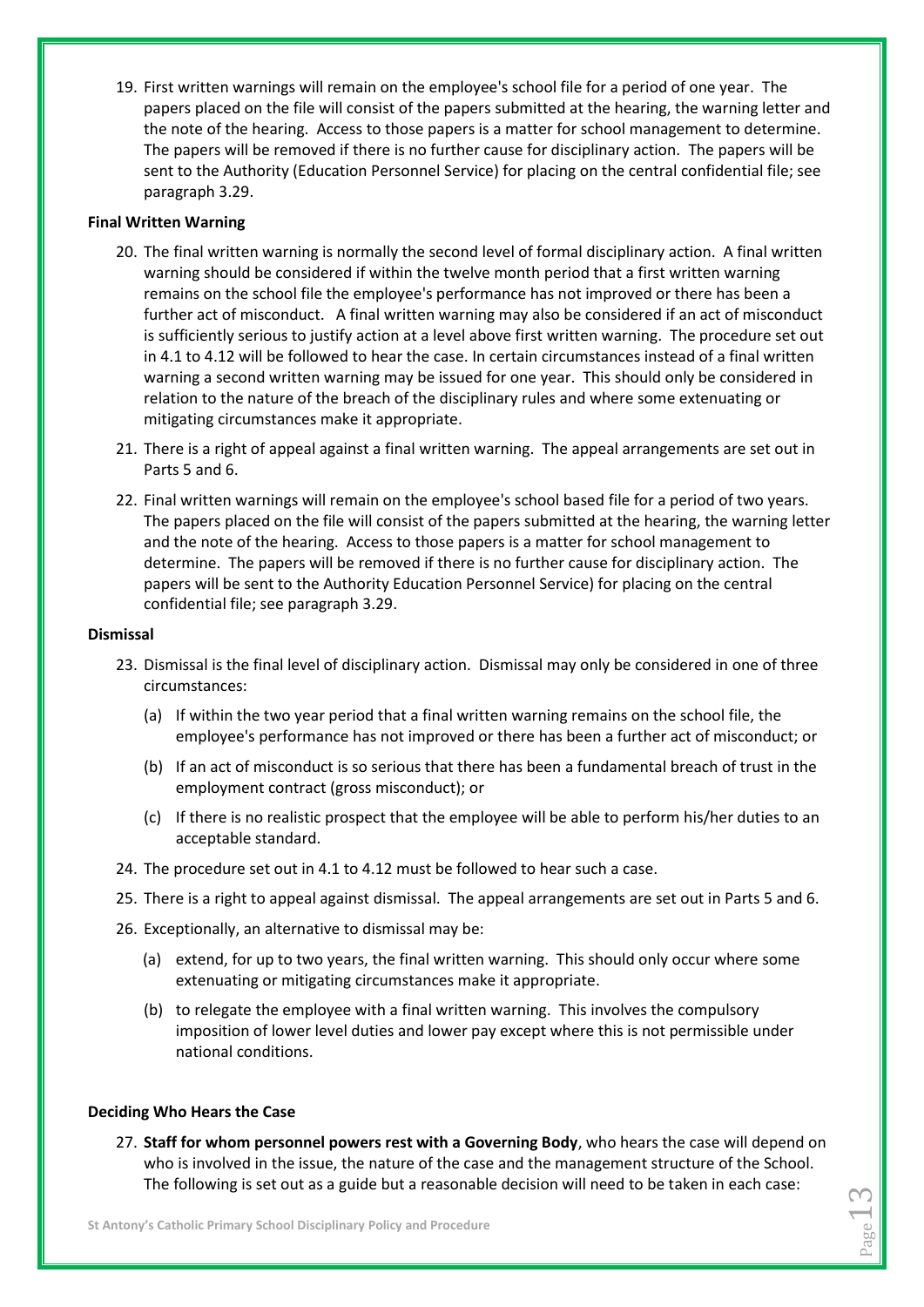#### Where action is anticipated up to: Hearing Officer/Body

dismissal or relegation: Head Teacher

final written warning level: Head Teacher/ Deputy Head Teacher

The Staffing Regulations and Guidance under the Education Act 2002 states that the initial dismissal decision should be delegated to the Head Teacher with the exception of where the existing Head Teacher is unwilling to perform this, or where there are proven concerns about the Head Teacher's performance, or "where he/she has been directly involved in disciplinary procedures leading to dismissal, has instigated a proposal to dismiss, or is a witness of particular conduct giving grounds for the dismissal in question". In these cases, the dismissal case will be considered by a panel of Governors sitting as the Staffing Committee of the Governing Body.

The Director of Education (or representative) will be notified of all hearings at which dismissal is to be considered and is entitled to be present and give advice.

A copy of all disciplinary action letters should be sent to the Authority (Schools HR Service) for placing on the personal file for the period of the warning.

28. **Staff for whom personnel powers do not rest with a Governing Body**, the case is likely to be heard as follows:

written warnings: Head Teacher/Deputy Director of Children and Young People

dismissal or relegation is under consideration: Director of Children and Young People/Deputy Director

### **Authority's Central File**

- 29. There are a number of references in the procedure to keeping time expired disciplinary warnings in an Authority central file.
	- (a) When disciplinary warnings are time expired, the papers should be sent to the LEA (Education Personnel Service) who will hold them centrally in a confidential file. Head Teachers may, when considering disciplinary action, ask the LEA if any papers are held in the central file about the named member of staff. In deciding whether to disclose the existence of papers, the LEA will consider:
		- i. the nature of the new and previous offence;
		- ii. the relevance of the offences to each other;
		- iii. the length of time since the warning was given;
		- iv. the employee's conduct since the warning was given.
	- (b) Expired disciplinary warnings will not be referred to in employer references, subject to any legislative requirements.

 $P_{{\rm age}}14$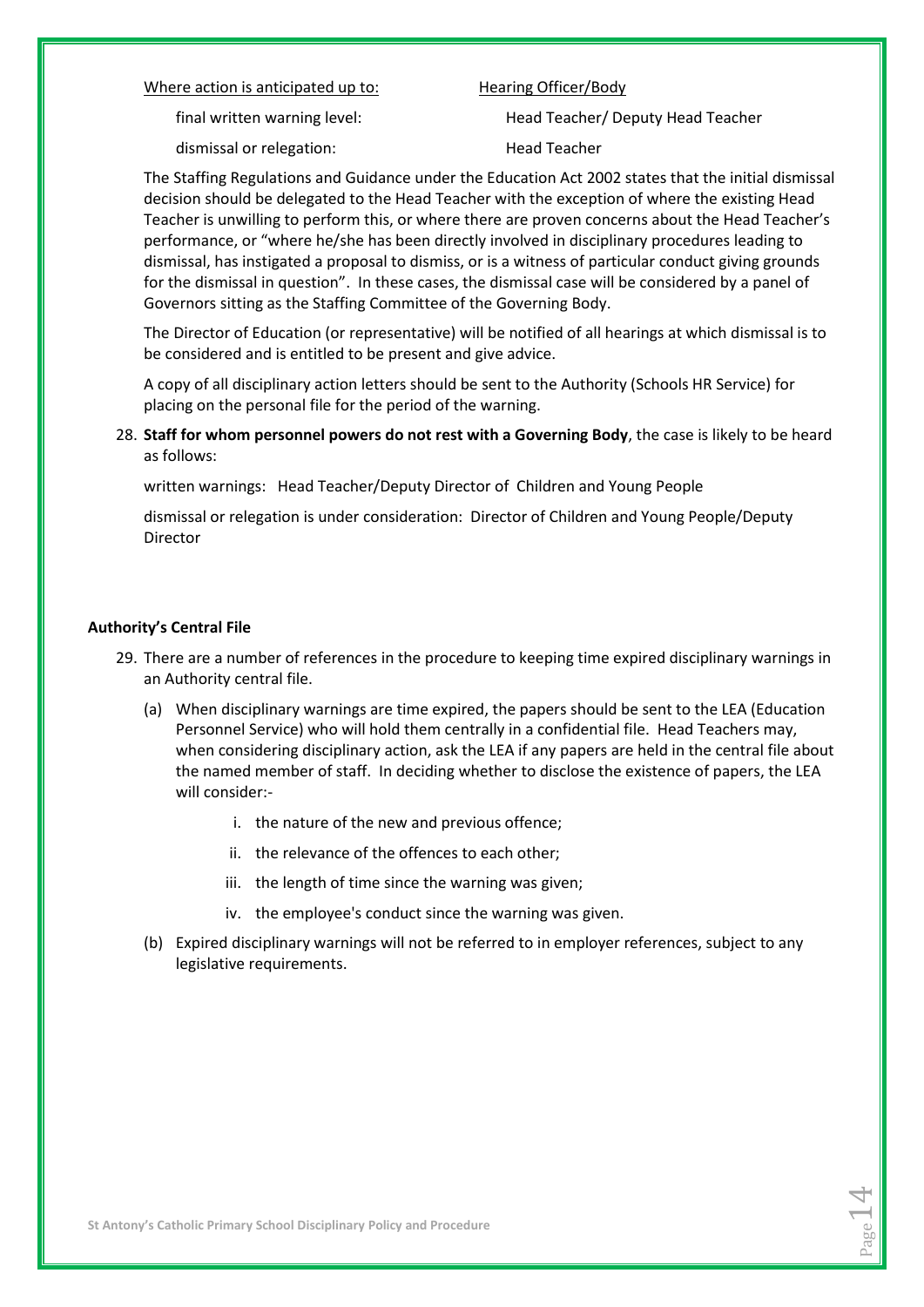### **Part 4: The Disciplinary Hearing**

### **Arrangements**

- 1. Where, following an investigation of the facts (as detailed in paragraphs 3.12 to 3.15), the investigating officer considers that a disciplinary hearing is required, the employee should be informed that a disciplinary hearing is to be called. At least 10 working days' notice of the date, time and place of the hearing and of the right to be accompanied by a trade union representative or friend should be given. It is the responsibility of the employee to arrange the attendance of their trade union representative or friend.
- 2. In determining which witnesses and which documents to produce at a hearing, it is for the presenting officer to determine how he/she will only call those witnesses and produce those documents which advance their case.
- 3. There will also be situations where witnesses are not called by the presenting officer, either because that witness does not want to attend (eg: because they wish to remain anonymous or for some other reason do not want to give their evidence to the hearing in person) or because the presenting officer does not consider it appropriate to call them. As a matter of general policy it is normally considered undesirable to call vulnerable clients of the authority such as pupils, to give evidence at disciplinary hearings if this is felt to be in conflict with the Council's duties as a carer of such persons. However, it should be noted that the weight given to an absent or anonymous witness by the hearing officer may be less than that given to first hand evidence from a witness who attends in person and is available for cross questioning.
- 4. At least 5 working days before the date of the hearing copies of papers which are to be produced in evidence at the hearing by the presenting officer and the names of any witnesses to be called shall be supplied to the employee. The employee should also be advised of who will conduct the hearing and who will present the case.
- 5. At least 3 working days prior to the hearing, the employee shall supply copies of any documents which he/she intends to produce in the case and the names of any witnesses to be called. It is the responsibility of the employee to arrange for the attendance of his/her witnesses. School management will not unreasonably refuse time off with pay for witnesses, where appropriate.
- 6. The officer conducting the hearing should in all cases be accompanied by another officer. This may be a member of the school management and/or an officer of the Authority depending on the circumstances. A third officer may be present to take notes of the hearing.
- 7. Documentary evidence should be restricted to that which has been previously circulated to both sides, unless for good reason a document is submitted at the hearing. This is at the discretion of the hearing officer.

### **Procedure**

- 8. The procedure to be followed at the hearing is as follows:
	- (a) The officer who is presenting the case will set out the alleged facts supported by any documentary evidence and witnesses. Witnesses will be asked questions in the following order:

presenting officer

employee or representative

hearing officer

Witnesses will withdraw having completed their evidence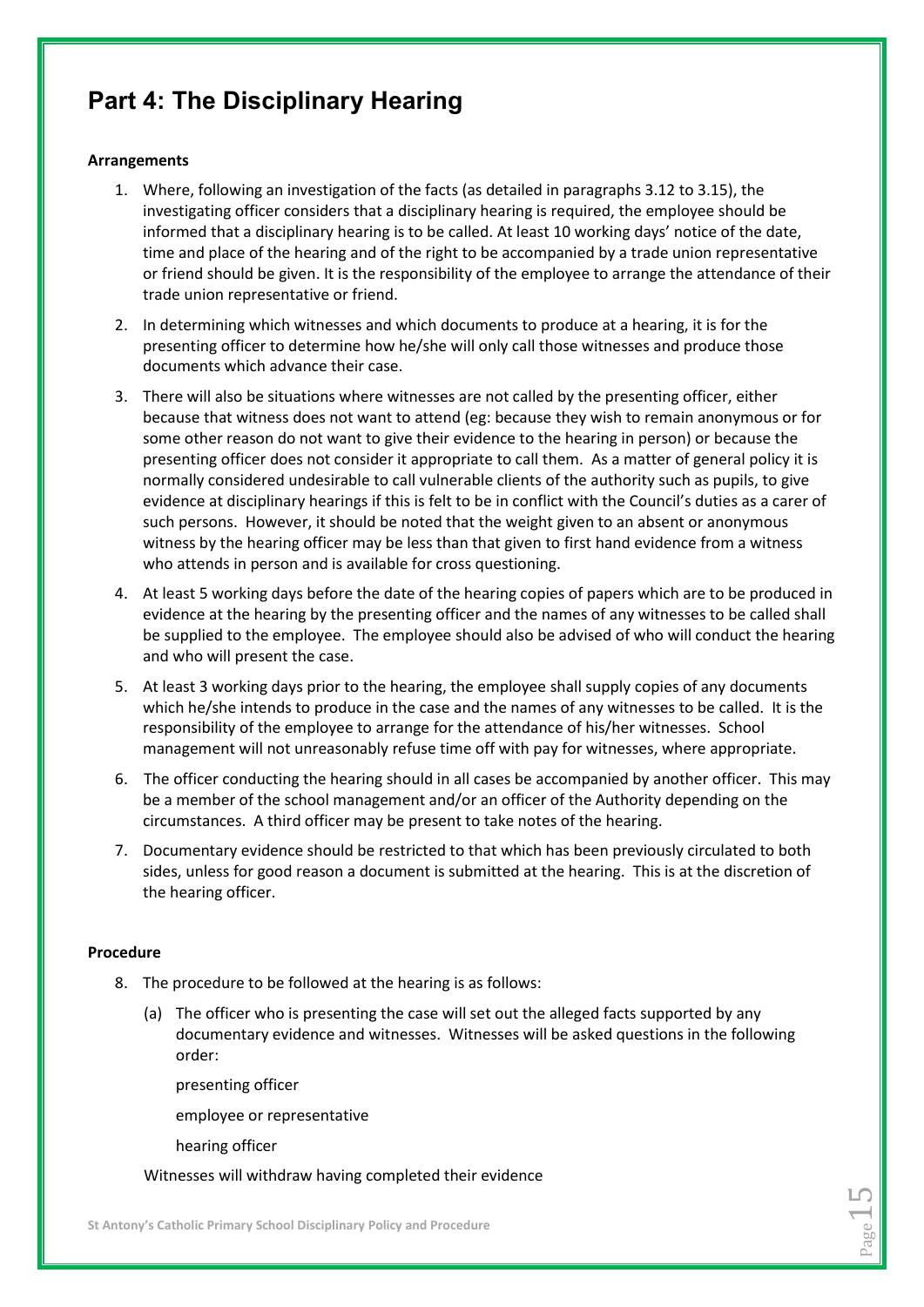(b) At the conclusion of his/her case, the presenting officer will be asked questions in the following order:

employee or representative

hearing officer

(c) The employee or his/her representative shall then state his/her case and similarly refer to documentary evidence and call witnesses. Witnesses will be asked questions in the following order:

employee or representative

presenting officer

hearing officer

Witnesses will withdraw having completed their evidence

(d) At the conclusion of his/her case, the employee or representative will be asked questions in the following order:

presenting officer

hearing officer

- (e) Both sides shall have the opportunity to sum up if they so wish without introducing any new facts or new evidence, with the employee always going last.
- (f) At the conclusion of the hearing, all except the hearing officer and the supporting officer(s) shall withdraw. If it is necessary for the hearing officer to clarify any points of uncertainty, both sides must be recalled together.
- 9. The hearing officer must take due care and consideration in coming to a decision. The standard of proof required is to decide whether it is more likely on "the balance of probability" that the complaint has been substantiated. It is not necessary for the complaint to be proved 'beyond a reasonable doubt'. If appropriate, the decision of the hearing can be given on another day to allow sufficient time for full consideration of the case. Delays should however be avoided and only in exceptional circumstances be more than one working day. Once a decision has been reached both sides should be informed of the decision at the earliest opportunity.
- 10. If the complaint is substantiated, the appropriate disciplinary action will be decided. Descriptions of the sanctions available and the context in which they should be used are set out earlier in the procedure. (Paragraphs 3.16 to 3.29.) If the decision is to issue a warning the employee must be advised that the warning will be placed on their personal file. Within 5 working days of the decision, a letter confirming the decision must be supplied to the employee with a copy for their representative. The letter must include:-
	- (a) the people present at the disciplinary hearing;
	- (b) the level of penalty under the disciplinary procedure;
	- (c) the reasons for taking disciplinary action;
	- (d) details of improvements required in performance and conduct together with time limits/review dates as necessary;
	- (e) the length of time that the disciplinary matter will remain on the employee's school file;
	- (f) the likely consequences of further misconduct or lack of performance;
	- (g) details of the rights of appeal;
- 11. Notes of the hearing must be produced and sent to the employee within 10 working days of the hearing. The employee may register a note of dissension with the officer who conducted the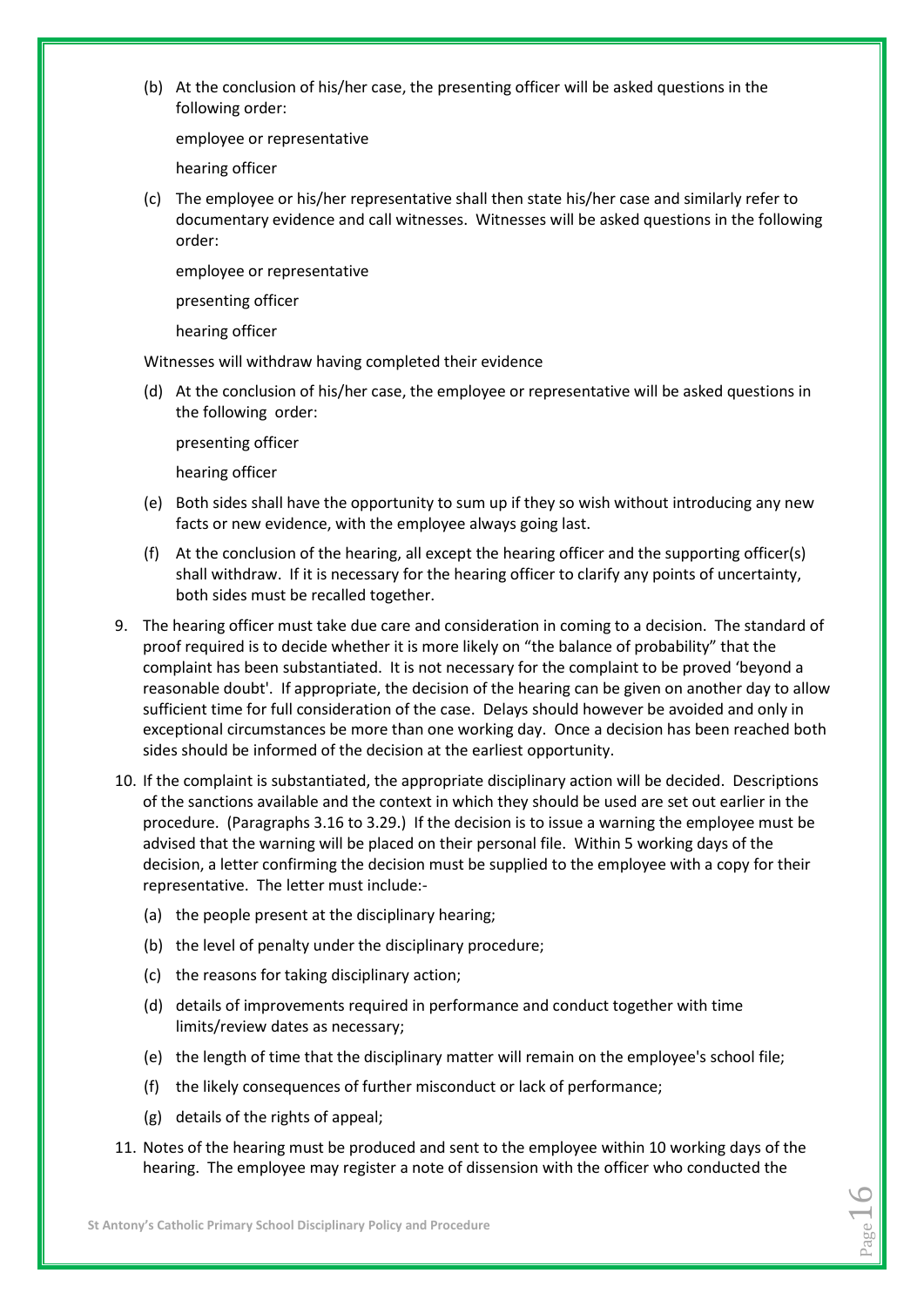hearing within 10 working days of the date of receipt of the notes. The note of dissension shall be placed with the notes of the hearing on the file.

12. If it becomes apparent during the hearing, due to information becoming available for the first time in the course of the hearing, that the case is sufficiently serious to merit the consideration of a higher penalty in the disciplinary procedure than that which the hearing officer is authorised to give, then the hearing officer may decide to adjourn the hearing and reconvene it before the appropriate officer/body. The procedure set out above shall again be followed. The officer who heard the first hearing has no further involvement in the disciplinary process other than as a witness if this should be necessary or if they were the investigating officer who now presents the case.

#### **Dismissal Procedures**

- 13. If the decision of the Head Teacher or the Committee of the Governing Body is to dismiss the employee, the employee will be advised in writing of this decision and of his/her right to appeal to the Staffing Committee of the Governing Body.
- 14. All proceedings of the disciplinary hearing are strictly confidential. Copies of papers will only be supplied to those entitled to attend the whole hearing. Any dismissal decision by a Governors committee or a Head Teacher will be reported as a matter of confidential information to the next Governing Body meeting.
- 15. The Authority's responsibilities in relation to the dismissal are as follows:
	- i. For a person working solely at the school, the Authority will issue within 14 days after the Governing Body or Head Teacher notifies the Authority, the formal notice of dismissal. In appropriate cases contractual notice will be given. For a person not employed solely to work at the school, the Authority will withdraw that person from work at the school.
	- ii. The dismissal decision will be actioned by the LEA, even if an appeal process is taking its course.
	- iii. The Governing Body has the right to determine the size of any payments to a departing member of staff in excess of statutory or contractual obligations. Costs incurred by the Authority arising from the dismissal of any member of staff of the school will be met outside the school's budget share unless the Authority has good reason for deducting the whole or part of those costs from that share. Good reason is considered to be at least one of the following circumstances:
		- a. in the case of premature retirement/redundancy/severance, if a Governing Body's payments exceed those laid down in the Authority's policies, the additional cost will be charge to the school budget.
		- b. if the Head/Governing Body has exercised its staffing powers in taking a particular decision that was against the advice of the Director of Education (or representative), any subsequent costs of an Employment Tribunal case (the costs of defending the case and any award which may be made) will be charged to the school budget.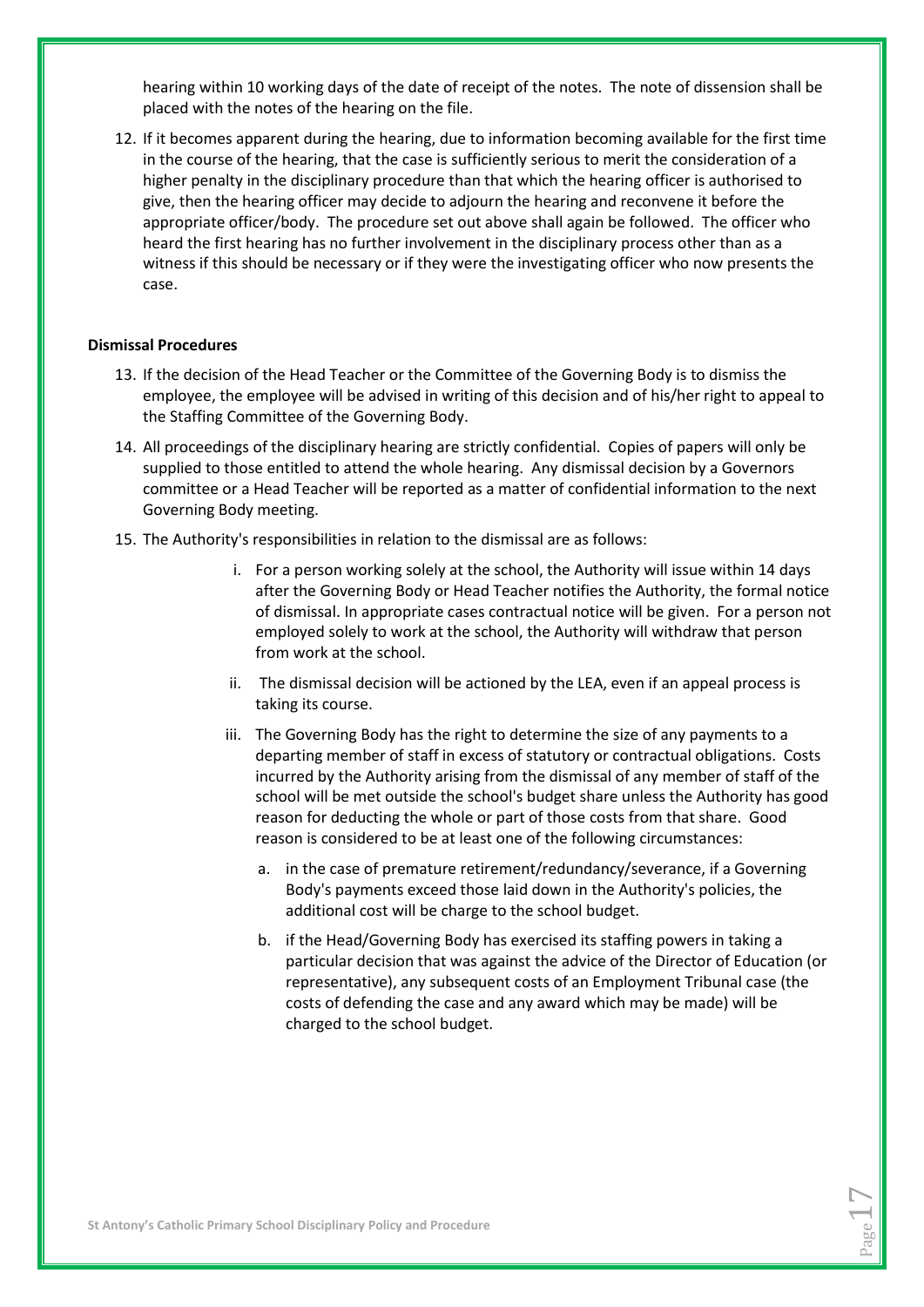### **Part 5: Appeals**

### **Aims**

- 1. There are rights of appeal against written warnings and dismissal under the procedure. Employees who wish to appeal must do so within 5 working days of receipt of the written confirmation of the disciplinary action taken. Within 5 working days after receipt of the notes of the hearing, the employee should also state the grounds on which he/she is appealing.
- 2. The appeal should be heard as soon as possible and in any event by no later than twenty working days after the date of the original hearing.

### **Deciding Who Hears the Appeal**

3. **Staff for whom personnel powers rest with a Governing Body**, the appeal will be to the Staffing Committee of the Governing Body. Employees wishing to appeal should write to the Governing Body Support Section, C&YPS, who will inform the Head Teacher.

When considering an appeal against dismissal, the quorum of the Staffing Committee will, where applicable, be no less than the number of Governors who attended the original Committee hearing (if appropriate) and will not include any Governors who may have originally heard the case.

**Staff for whom personnel powers do not rest with a Governing Body**, the appeal will be as follows:

| against written warnings: | Head Teacher (if applicable)/Director of Children and Young People |
|---------------------------|--------------------------------------------------------------------|
|                           | or nominated officer                                               |

against dismissal/relegation: Members Appeal Panel of the Council

Employees wishing to appeal should write to the Head of HR Casework (Schools), C&YPS, with a copy to the hearing officer.

### **Grounds for Appeal**

- 4. The appeal should be based on one or more of the following grounds:
	- (a) The employee considers that the officer/body conducting the hearing unjustly found against them.
	- (b) The employee contends that a matter of fact referred to at the disciplinary hearing has not properly been taken into account by the officer/body conducting the hearing.
	- (c) The employee contests the appropriateness of the type of disciplinary action decided upon.
	- (d) New information has come to light since the date of the hearing. (In exceptional circumstances the five working days' time limit may be waived by the Chair of Governors where new information has come to light.)
	- (e) The employee contends that there were significant breaches in the disciplinary procedure.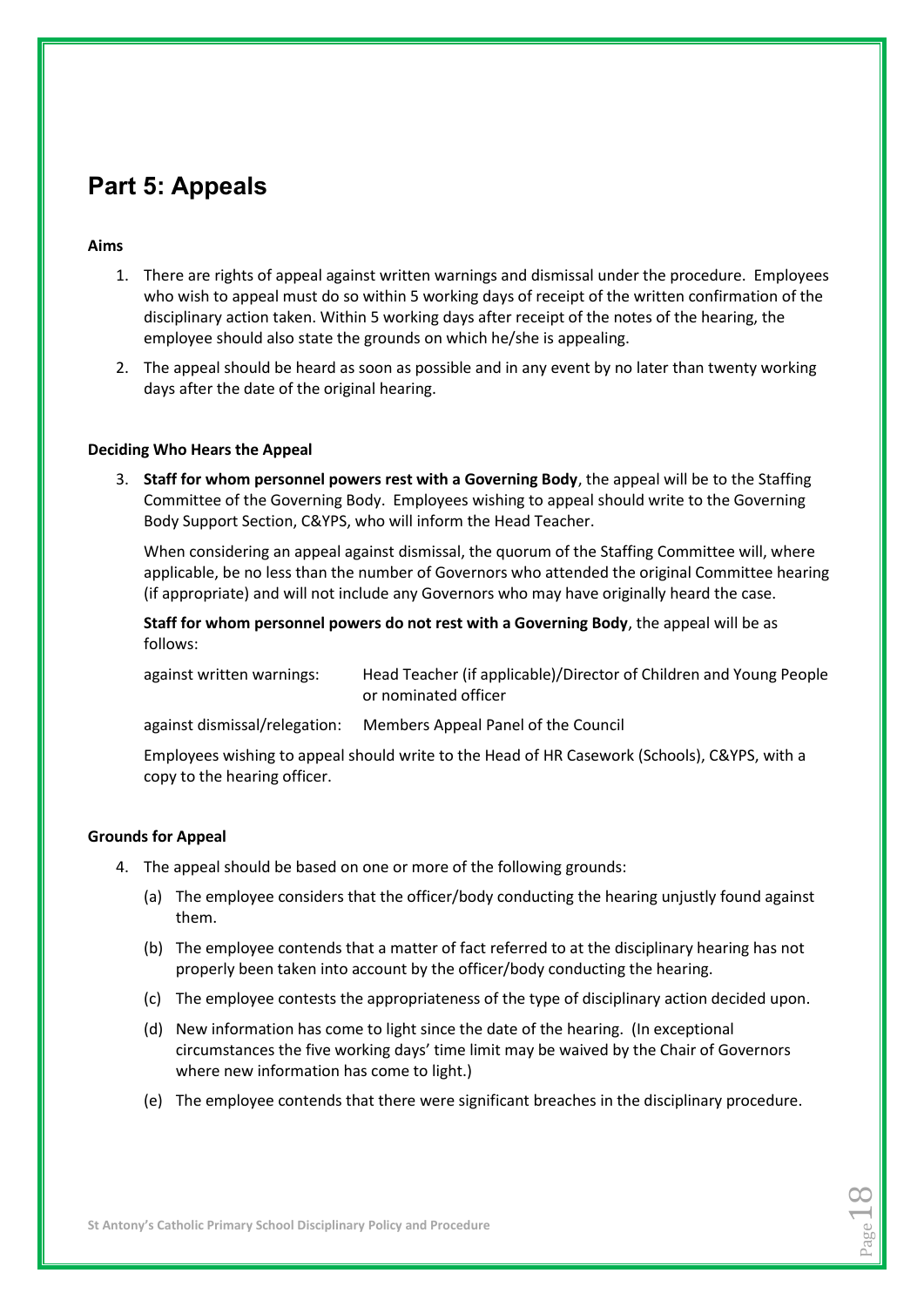### **Part 6: Procedure for Hearing Appeal Against Written Warning, Dismissal or Relegation**

### **Aims**

- 1. The employee must be given at least ten working days' notice in writing of the date, time and place of the hearing, and advised of the right to be accompanied by a trade union representative or friend, whom it is the responsibility of the employee to arrange.
- 2. At least five working days before the date of the hearing, the employee shall supply copies of papers which are to be produced in evidence at the hearing and the names of any witnesses to be called.
- 3. At least three working days prior to the hearing, management shall supply copies of any documents which they intend to produce in their case and the names of any witnesses to be called.
- 4. The hearing will be conducted by the committee/officer as set out in paragraph 5.3 supported by an appropriate representative of the Director of Education and an officer taking notes.
- 5. (a) The employee making the appeal or his/her representative will make his/her case for appeal based solely on the grounds previously submitted, referring to any new documentary evidence and calling witnesses with new information as necessary.
	- (b) Witnesses will be asked questions in the following order:

employee or representative

responding officer

hearing officer

Witnesses shall withdraw after giving evidence.

(c) When the employee or his/her representative has concluded the presentation of the case for appeal, he/she may be questioned in the following order:

responding officer

hearing officer

- (d) The officer responding to the appeal will normally be the officer who heard the original disciplinary case. He/she will present the response, similarly referring to the documentary evidence and calling witnesses as necessary.
- (e) Witnesses will be asked questions in the following order:
	- responding officer

employee or representative

hearing officer

Witnesses shall withdraw after giving evidence.

(f) When the responding officer has concluded, questions will be asked in the following order:

employee or representative

hearing officer

(g) Both sides will have the opportunity to sum up without introducing further new evidence if they so wish, with the employee always going first.